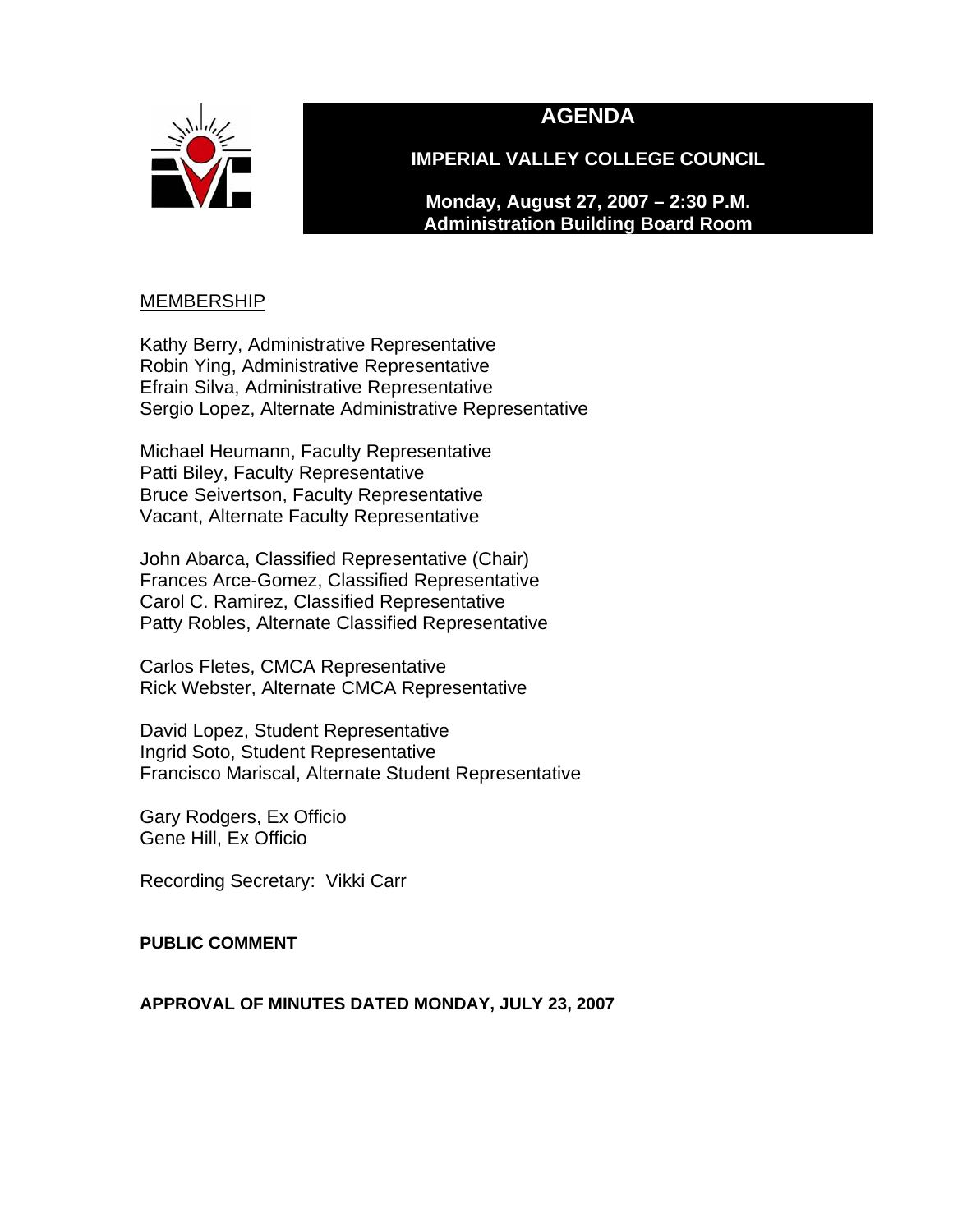## AREA REPORTS/UPDATES

Instruction – Kathy Berry Accreditation Process – Kathy Berry Business Services/Bond Projects Update – John Lau Student Services (July attachment) – Dr. Victor Jaime ACCESO – Dawn Chun Title V Cooperative Grant – Dr. Lianna Zhao Learning Services – Dr. Robin Ying Associated Student Government – David Lopez

## MINUTES FROM STANDING AND AD HOC COMMITTEES

- 1. Administrative Council, 6/26/07, 7/10/07
- 2. Campus Operations Committee, 06/21/07
- 3. Planning and Budget Committee, 7/2/07

### **DISCUSSION AND INFORMATION ITEMS**

1. College Housing – Dr. Bruce Seivertson

## ACTION ITEMS

1. College Wide Institutional Code of Ethics Statement – Jan Magno

### *Proposed statement:*

All employees of Imperial Valley College embrace a code of conduct in which we recognize the value and dignity of each individual within the framework of the campus community. We strive to:

- Respect the opinions, values, and traditions of others
- Be responsible for our own behavior
- Be honest, open, and trustworthy
- Be fair and equitable in our treatment of others
- Promote democratic principles, good citizenship, and the standards of academic freedom
- Perform our duties and responsibilities with integrity and professionalism
- As appropriate, use effective teaching practices and teach our students with rigor and compassion
- As appropriate, maintain confidentiality, objectivity, and impartiality in all evaluative activities involving students and colleagues.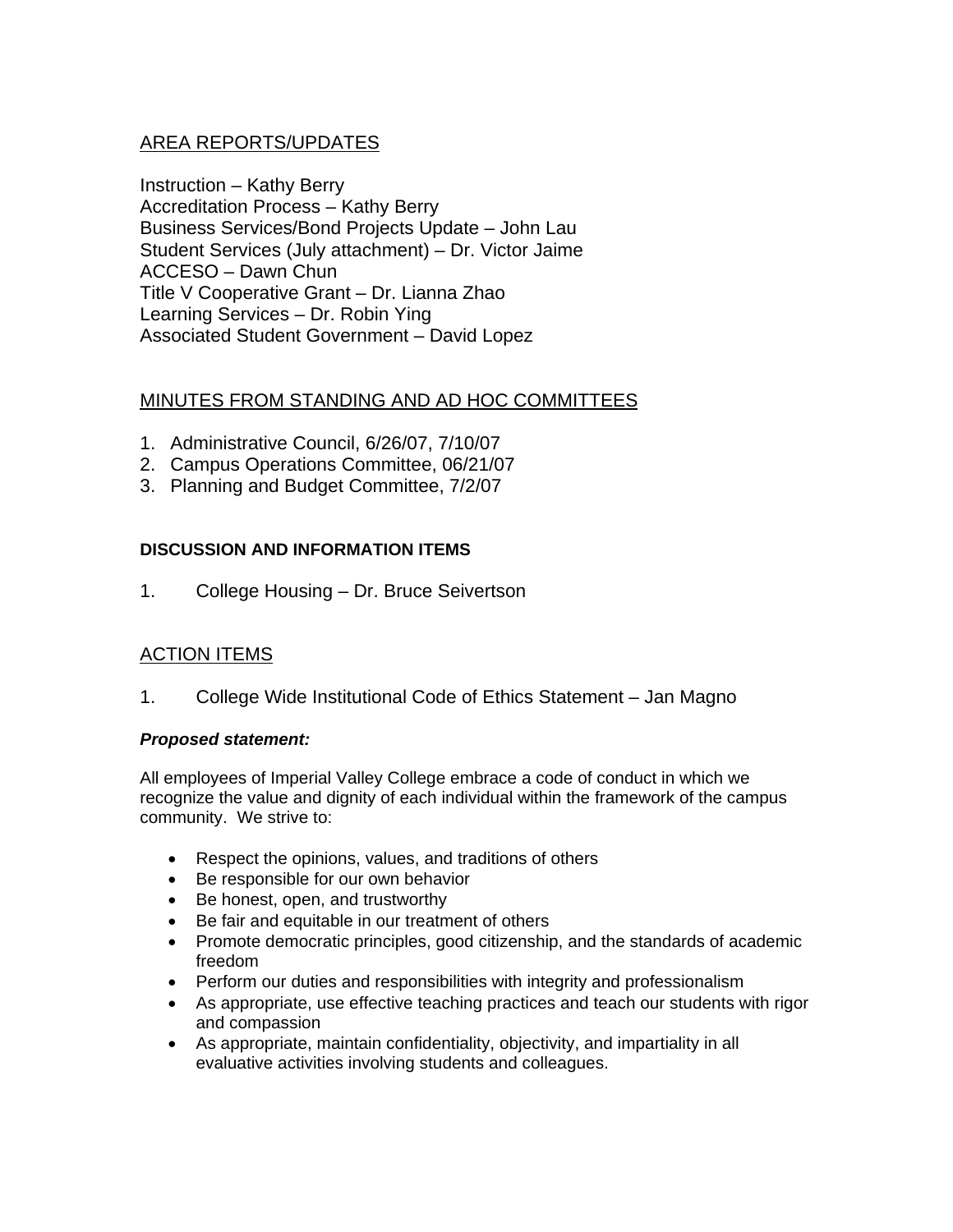# ADJOURNMENT

### **2007-2008 College Council Meeting Schedule at 2:30 p.m. in the Board Room**

| 2007                                                                   |                | 2008                 |               |  |
|------------------------------------------------------------------------|----------------|----------------------|---------------|--|
| August 27                                                              | October 8 & 22 | January 14 & 28      | April 14 & 28 |  |
| September 10 & 24                                                      | November 26    | February $11^*$ & 25 | Mav 12        |  |
|                                                                        | December 10    | March 10             | June 9** & 23 |  |
| $**$ Mandau after Oraduation<br>$*$ Carica Compostor Domina<br>$Q$ $($ |                |                      |               |  |

\* Spring Semester Begins \*\* Monday after Graduation Overload rate for 177-day members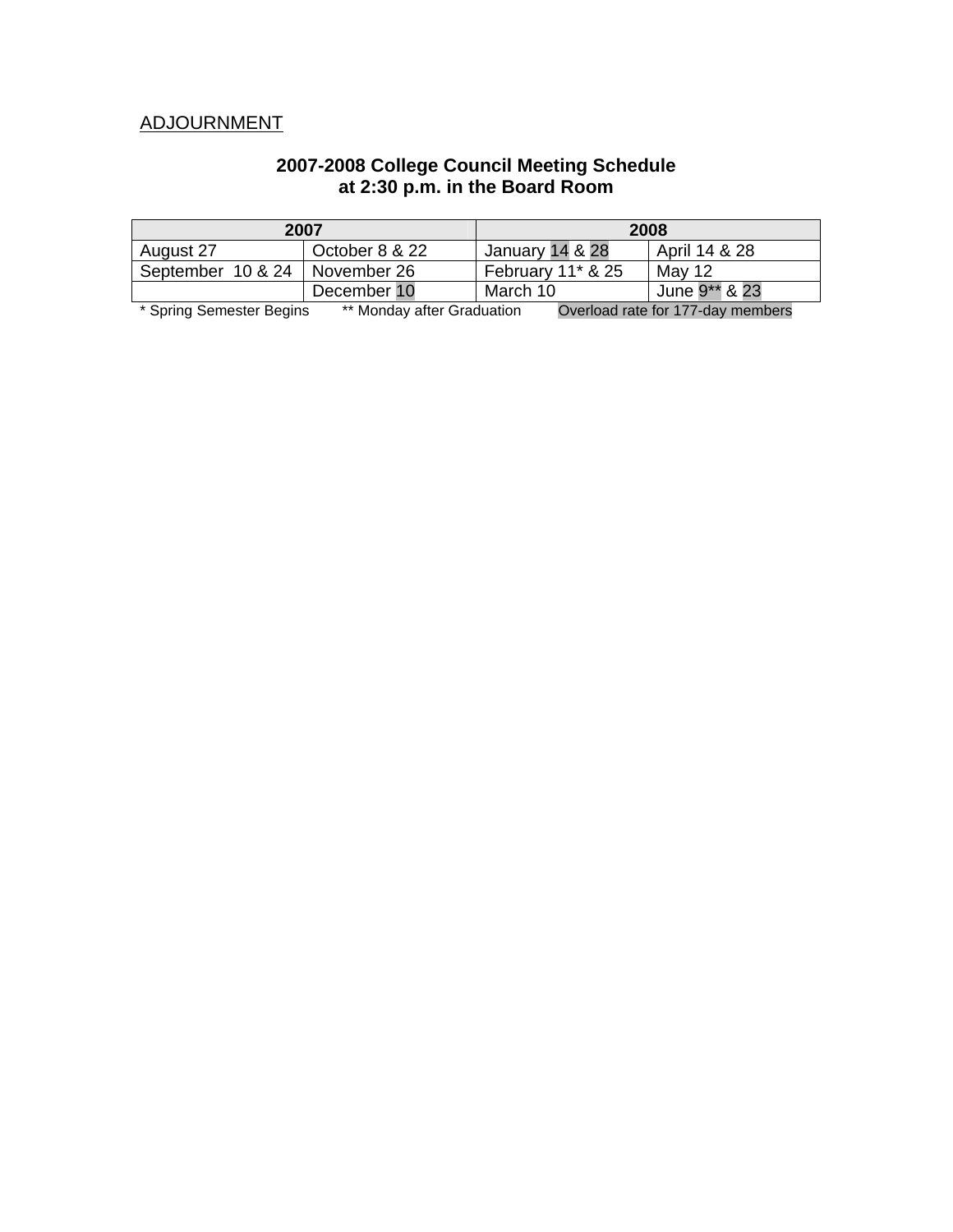

### **IMPERIAL VALLEY COLLEGE COUNCIL**

### **MINUTES**

#### **MONDAY, JULY 23, 2007**

College Council Chair, John Abarca, called the meeting to order at 2:35 P.M.

Council members in attendance were as follows:

Kathy Berry, Administrative Representative Sergio Lopez, Alternate Administrative Representative

Michael Heumann, Faculty Representative Patti Biley, Faculty Representative [2:37 p.m.]

John Abarca, Classified Representative (Chair) Carol C. Ramirez, Classified Representative Patty Robles, Alternate Classified Representative

Dawn Chun, Alternate CMC Representative

David Lopez, Student Representative Ingrid Soto, Student Representative

Victor Jaime, Acting Ex Officio Gene Hill, Ex Officio

Recording Secretary: Vikki Carr

Council members not in attendance were as follows:

Robin Ying, Administrative Representative Efrain Silva, Administrative Representative **Bruce Seivertson, Faculty Representative** Vacant, Alternate Faculty Representative Frances Arce-Gomez, Classified Representative Carlos Fletes, CMCA Representative Rick Webster, Alternate CMCA Representative Francisco Mariscal, Alternate Student Representative

Others present were: Marilyn Boyle; Ted Ceasar; Jan Magno; Beth Smith; John Lau; Frances Beope

#### **CHANGES TO MEMBERSHIP**

Chair Abarca announced the addition of the following new student representatives:

Ingrid Soto, Student Representative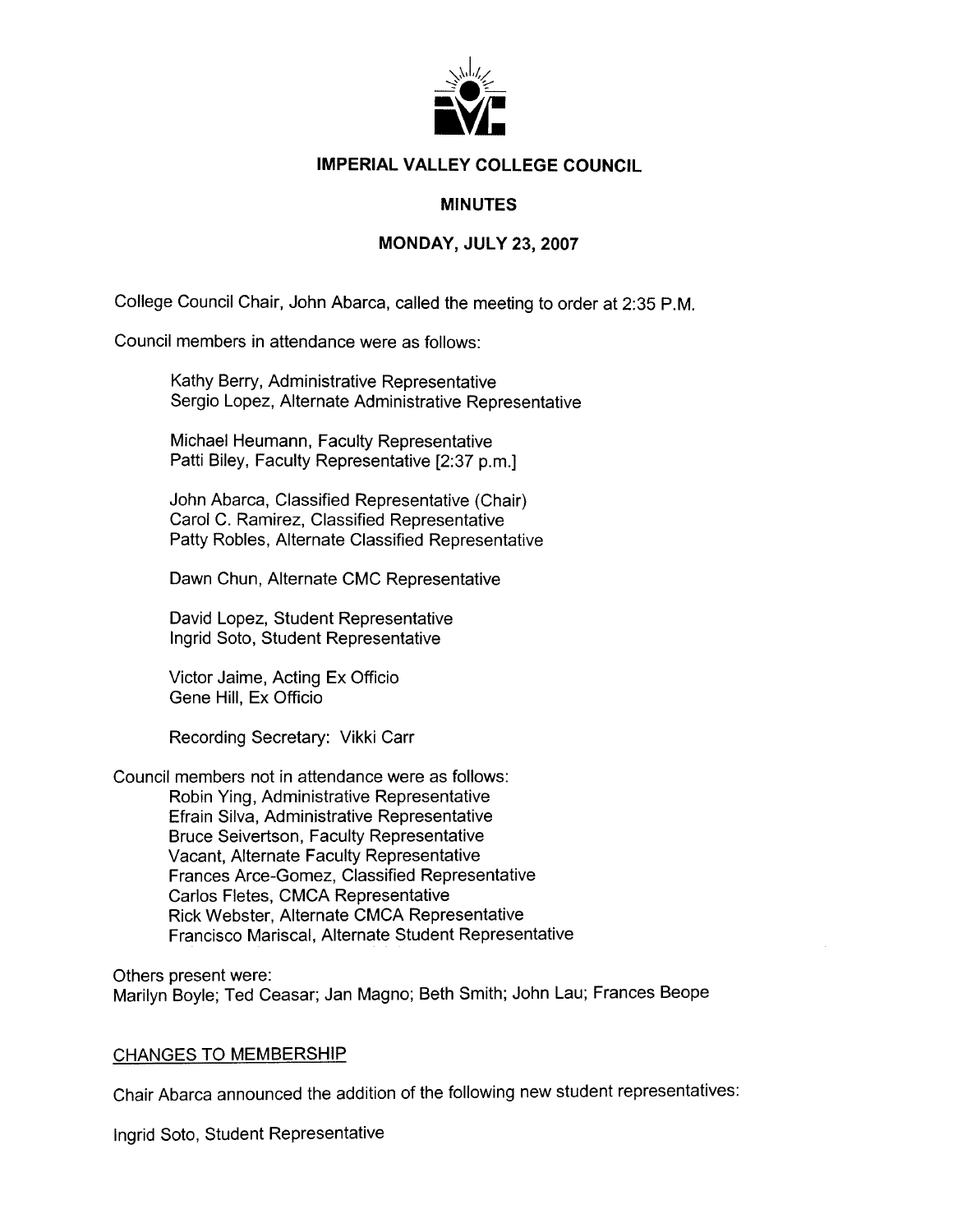Francisco Mariscal, Alternate Student Representative

#### PUBLIC COMMENT

There was no public comment.

### APPROVAL OF MINUTES

M/S/C Sergio Lopez/Michael Heumann to approve the minutes dated June 25, 2007. Motion carried.

### **AREA REPORTS/UPDATES**

### **INSTRUCTION/ACADEMIC SERVICES**

Vice President for Academic Services Kathy Berry reported the following:

- Finals are taking place this week.
- Final grades are due on August  $2^{nd}$ .
- Summer enrollment increased this year.

### **ACCREDITATION UPDATE**

Vice President for Academic Services Kathy Berry reported the following:

- Area leads are working on updating Accreditation Standards and stated an update is needed for the technology area.
- The Accreditation visit will consist of the same team as was scheduled to attend in the spring.

### **BUSINESS SERVICES**

Vice President for Business Services John Lau reported the following:

- The fiscal year closing process is taking place.
- A revised budget will go to the Board in September.
- He has an open door policy for anyone wishing to discuss finances with him.
- The Board approved the 5-year construction plan and it will be updated as planning continues throughout the year.
- The science building will go out to bid towards the end of August.
- Emergency repairs will be done to Feeder One and it appears the remaining three feeders will need to be replaced before the end of the year. He stated he hoped to have those repairs done during the winter break.

Dr. Biley asked when the 500 and 800 buildings would be renovated. VP Lau stated it could be a few years before those buildings were worked on.

Dawn Chun stated the District has been paying a consultant to design our proposed buildings and the consultant should be designing the new ones so the college does not wait until the last minute to start from scratch. VP Lau stated the consultant's scope will be revised and it may not include the design of the buildings.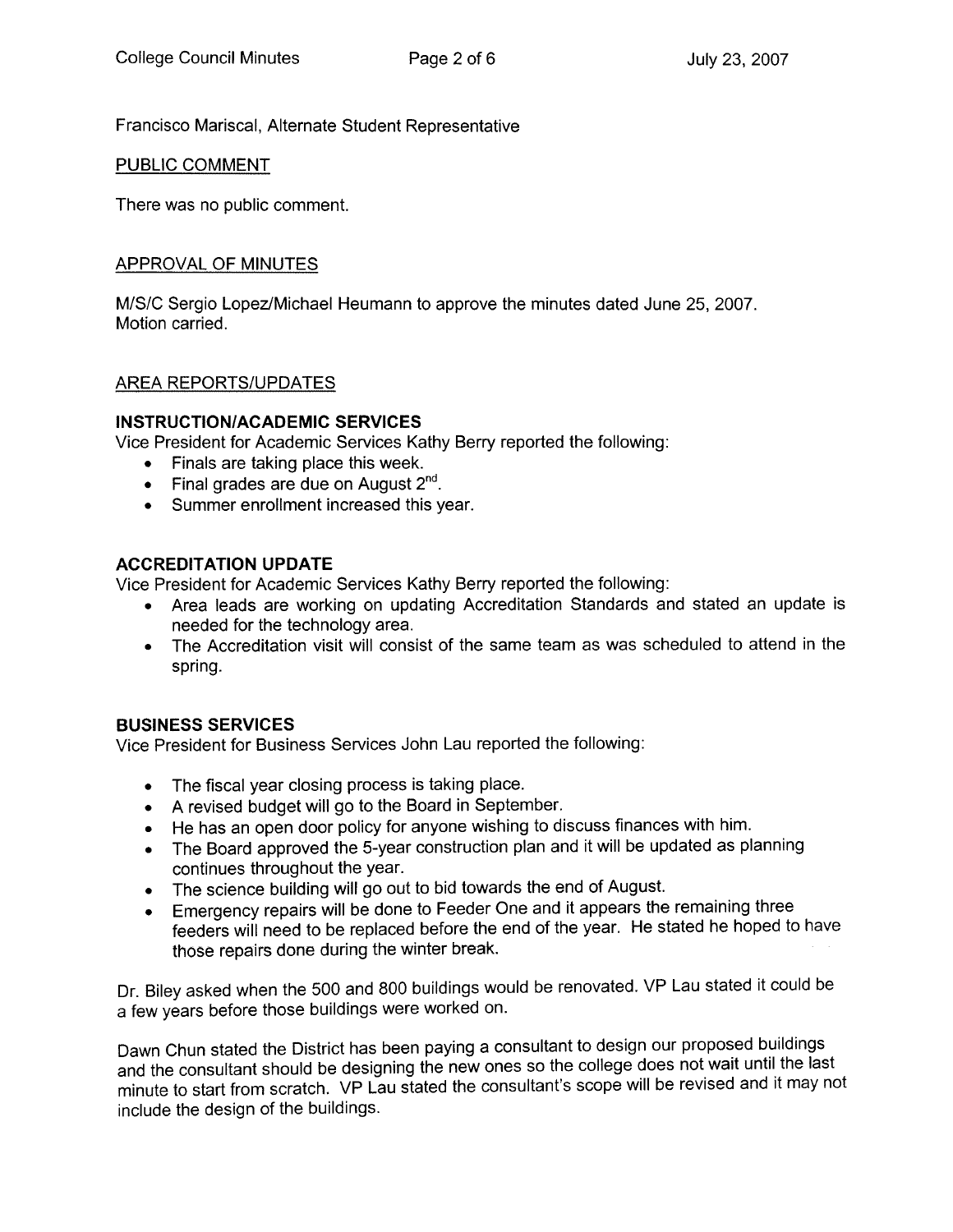Chair Abarca asked the retention period for the consultant. VP Lau stated the consultant firm was a benefit to the college and the scope would be reduced.

### **STUDENT SERVICES**

Vice President for Student Services Dr. Victor Jaime reported the following:

- Student Services has moved into registration and the trend is showing our FTEs are increasing for the fall.
- Financial Aid is assisting with student enrollments.
- He stated an attachment with June's activities was included for review.

### **ACCESO**

Project Director/ACCESO Dawn Chun reported the following:

- The recording studio will be set up with the necessary equipment and material to setup and enable instructors to record lectures for Etudes.
- ACCESO is preparing for the 15 instructors attending the 2007 Technology Camp on August 14-16, 2007. The facilitators for the camp will be Andres Martinez, MaryJo Wainwright and Allen Leon.

### TITLE V COOPERATIVE GRANT

Tabled due to Dr. Lianna Zhao's absence.

### **LEARNING SERVICES**

Tabled due to Dean of Technology/Learning Services Dr. Robin Ying's absence.

### **ASSOCIATED STUDENT GOVERNMENT**

ASG President David Lopez stated there was no report at this time.

### MINUTES FROM STANDING AND AD HOC COMMITTEES

- 1. Administrative Council, 6/12/07
- 2. Curriculum and Instruction Committee, 5/17/07, 5/31/07
- 3. Planning and Budget Committee, 6/8/07, 6/14/07

### DISCUSSION AND INFORMATION ITEMS

College Wide Ethics Statement - Jan Magno  $\mathbf{1}$ 

Dean Magno stated she chaired the Policies and Procedures meeting in which the Institutional Code of Ethics was reviewed. She stated AP 3050 is designated as the Institutional Code of Ethics and this statement is a campus wide statement with the purpose of going through the shared governance process.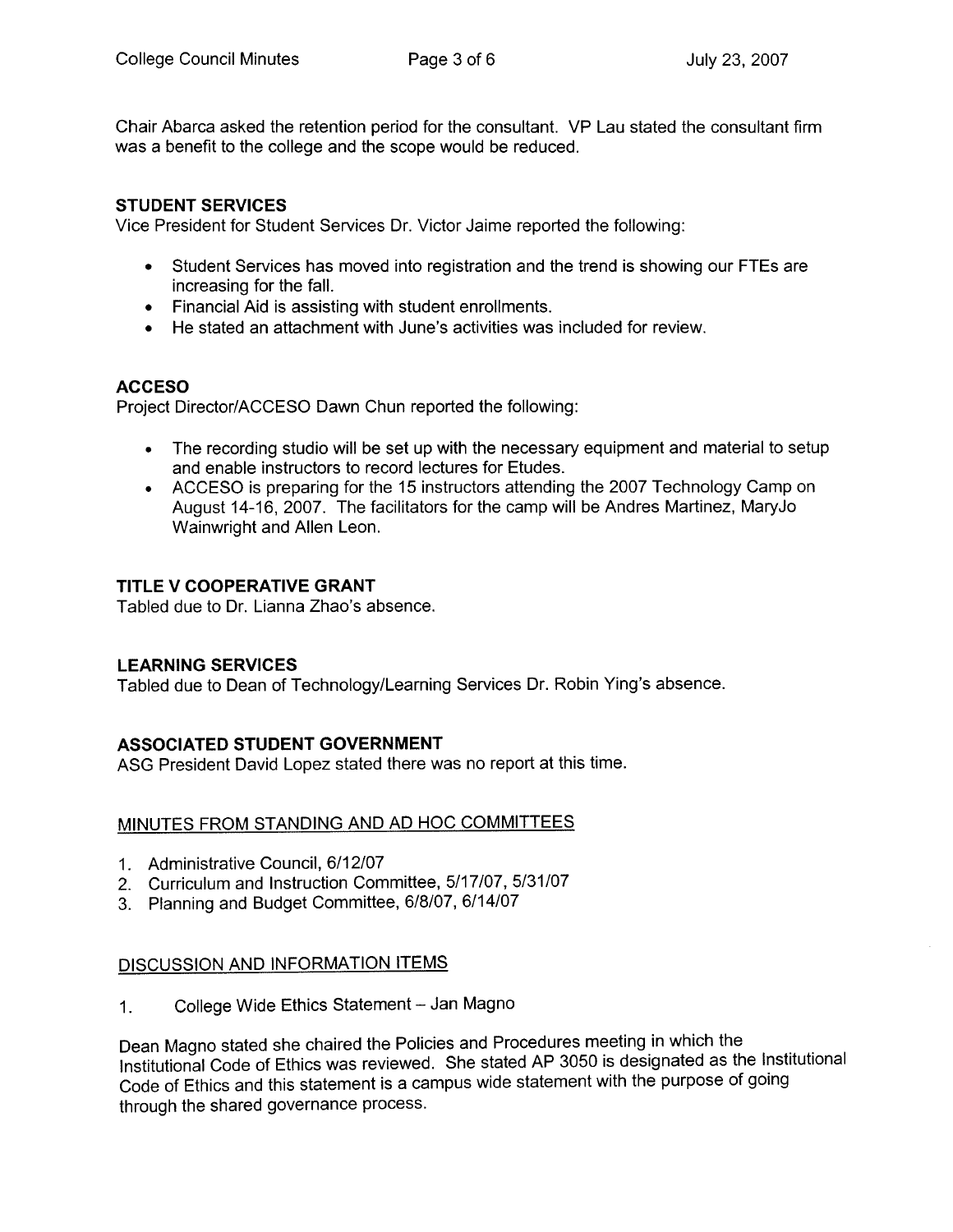She stated the Community College League of California (CCLC) has recommended the college to adopt an Institutional Code of Ethics. She stated the statement is a requirement of an Accreditation standard.

Dean Magno passed out a draft copy which included the faculty code of ethics and stated the following seemed appropriate for the campus community:

The Proposed Institutional Code of Ethics would read:

- Respect the opinions, values, and traditions of others
- Be responsible for our own behavior
- Be honest, open, and trustworthy
- Be fair and equitable in our treatment of others
- Promote democratic principles, good citizenship, and the standards of academic freedom
- Perform our duties and responsibilities with integrity and professionalism
- Use effective teaching practices and teach our students with rigor and compassion
- Maintain confidentiality, objectivity, and impartiality in all evaluative activities involving students and colleagues.

Dean Magno stated the statement should be a professional statement that the campus community aspires to. She also stated the last two bullets could pertain to staff working with students.

Chair Abarca stated he agreed with the proposed statement.

Ted Ceasar stated the College Council had already adopted a campus wide code of ethics.

Dr. Biley suggested the last two sentences start with, "as appropriate,...".

Dean Magno stated she would like the College Council to act on this item at their next meeting.

Discussion ensued and it was discussed and agreed that the adopted campus wide code of ethics previously adopted by College Council be emailed to the members by the recording secretary.

### **ACTION ITEMS**

1. Finalized emergency vote - Increase in parking citation fines - Sergio Lopez

Motion by Sergio Lopez, second by David Lopez to finalize the emergency vote conducted via email on July  $10<sup>th</sup>$ , 2007.

Dr. Biley stated her concern to the increase was due to students coming from impoverished backgrounds.

Vote was taken and it passed with one No Vote (Dr. Biley).

#### **Email Vote**

The regularly scheduled College Council meeting of July 9, 2007, was canceled and therefore an emergency email vote needed to take place in order that the Parking Control Department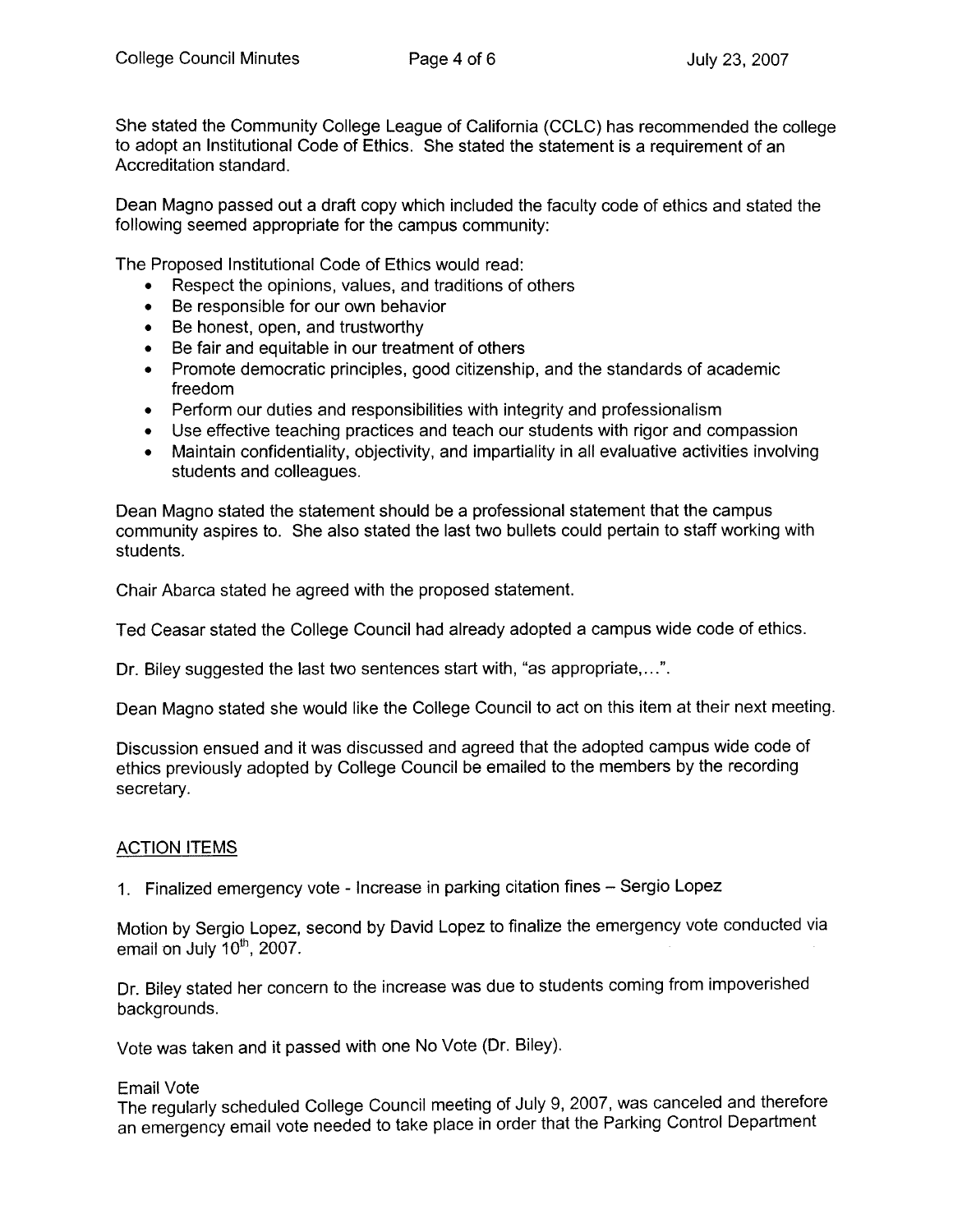meet the July Board meeting agenda deadline and include the recommendation from the College Council.

A motion was made by Sergio Lopez, second by David Lopez to approve the increase of fines to \$20.00 for the initial citation and \$40.00 after 21 calendar days effective fall 2007.

#### Membership: 16 voting members, 1 vacant position, 2 Ex Officios

#### Vote on July 10, 2007 via email: 13 Yes, 1 No, 2 did not vote, the 2 Ex Officios were not included in the vote, 1 vacant position

The motion was approved.

Chair Abarca asked how Council felt about conducting an e-vote.

Michael Heumann stated an e-vote was appropriate under extenuating circumstances.

VP Kathy Berry stated an e-vote should be a true emergency and have a finalized vote at the next meeting.

Chair Abarca stated he would look into changing the bylaws to allow for future e-voting.

2. Request for Waiver on Naming of Building Procedure (Hector L. Lopez Student Services Center and Raul Aragon Soccer Field) - Dr. Victor Jaime

A motion was made by Sergio Lopez, second by Michael Heumann to approve the request for waiver on naming of building procedure for the Hector L. Lopez Student Services Center and the Raul Aragon Soccer Field.

Dr. Victor Jaime stated this request has gone to and received the recommendation of the Campus Operations Committee. He stated he is requesting waiver to AP6620 2.c. which states:

"There shall be a period of one year from the time a proposal is submitted for a final decision is made."

Dr. Jaime stated the reason for the waiver is due to Raul Aragon's health. He stated the unveiling of the names would be done in a small ceremony for both honorees in late October or early November.

The motion was approved unanimously.

#### **ADJOURNMENT**

Chair Abarca announced the next meeting agenda items would include:

- Discussion Update on the IVC Website. He stated there were concerns on  $\bullet$ incompatibility.
- Discussion Clarification on faculty supervising classified and classified supervising other classified staff.
- Action Adoption of Institutional Code of Ethics  $\bullet$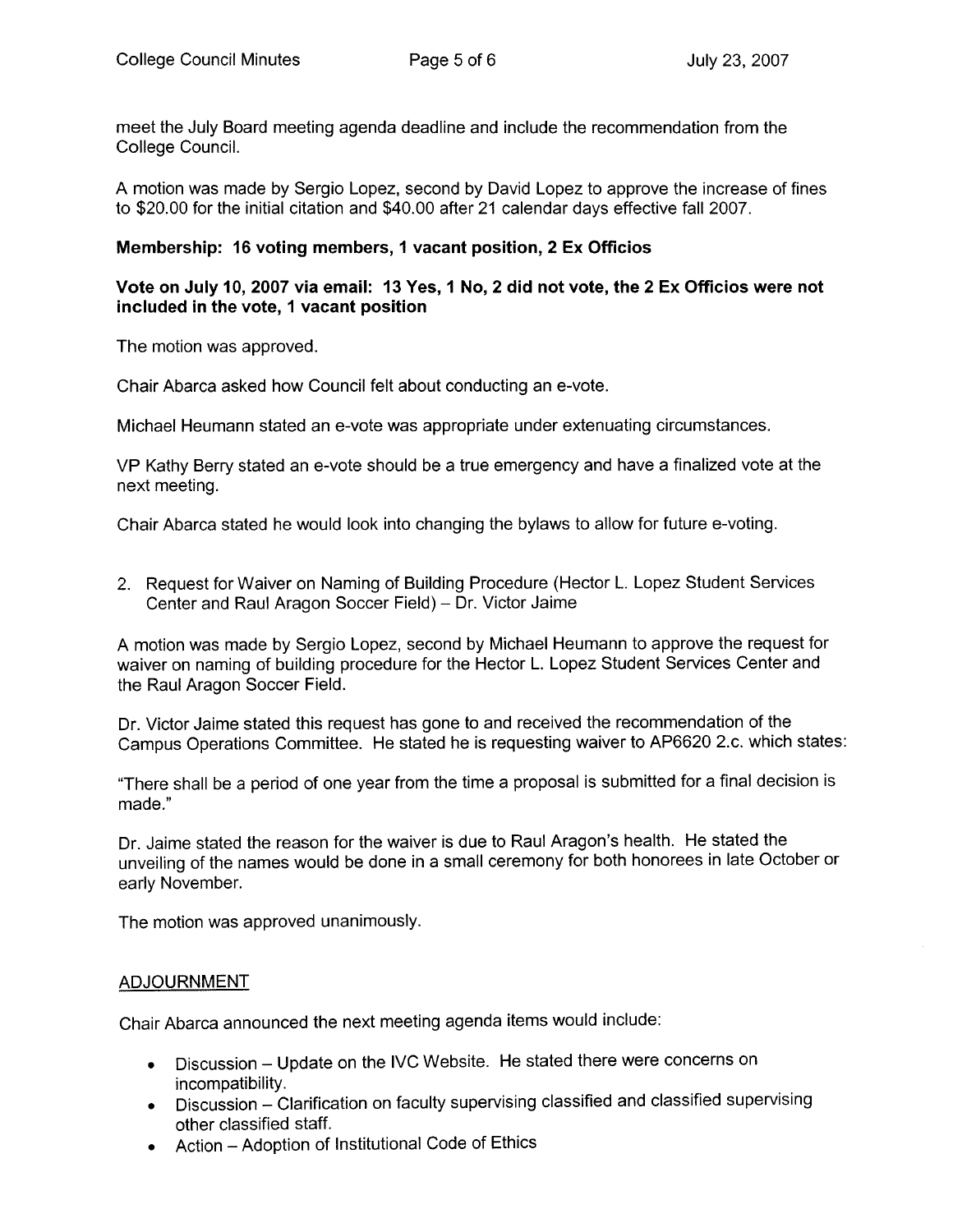Dr. Jaime stated he understands faculty do evaluations of classified as division chairs supervise classified staff. Dr. Jaime suggested a meeting be set with Human Resources to discuss. Chair Abarca stated College Council will only discuss this item.

M/S/C Sergio Lopez/Dr. Patti Biley to adjourn the meeting at 3:21 p.m.

#### 2007-2008 College Council Meeting Schedule at 2:30 p.m. in the Board Room

| 2007              |                | 2008              |               |
|-------------------|----------------|-------------------|---------------|
| July 9 & 23       | October 8 & 22 | January 14 & 28   | April 14 & 28 |
| August 13 & 27    | November 26    | February 11* & 25 | Mav 12        |
| September 10 & 24 | December 10    | March 10          | June 9** & 23 |

\* Spring Semester Begins \*\* Monday after Graduation Overload rate for 177-day members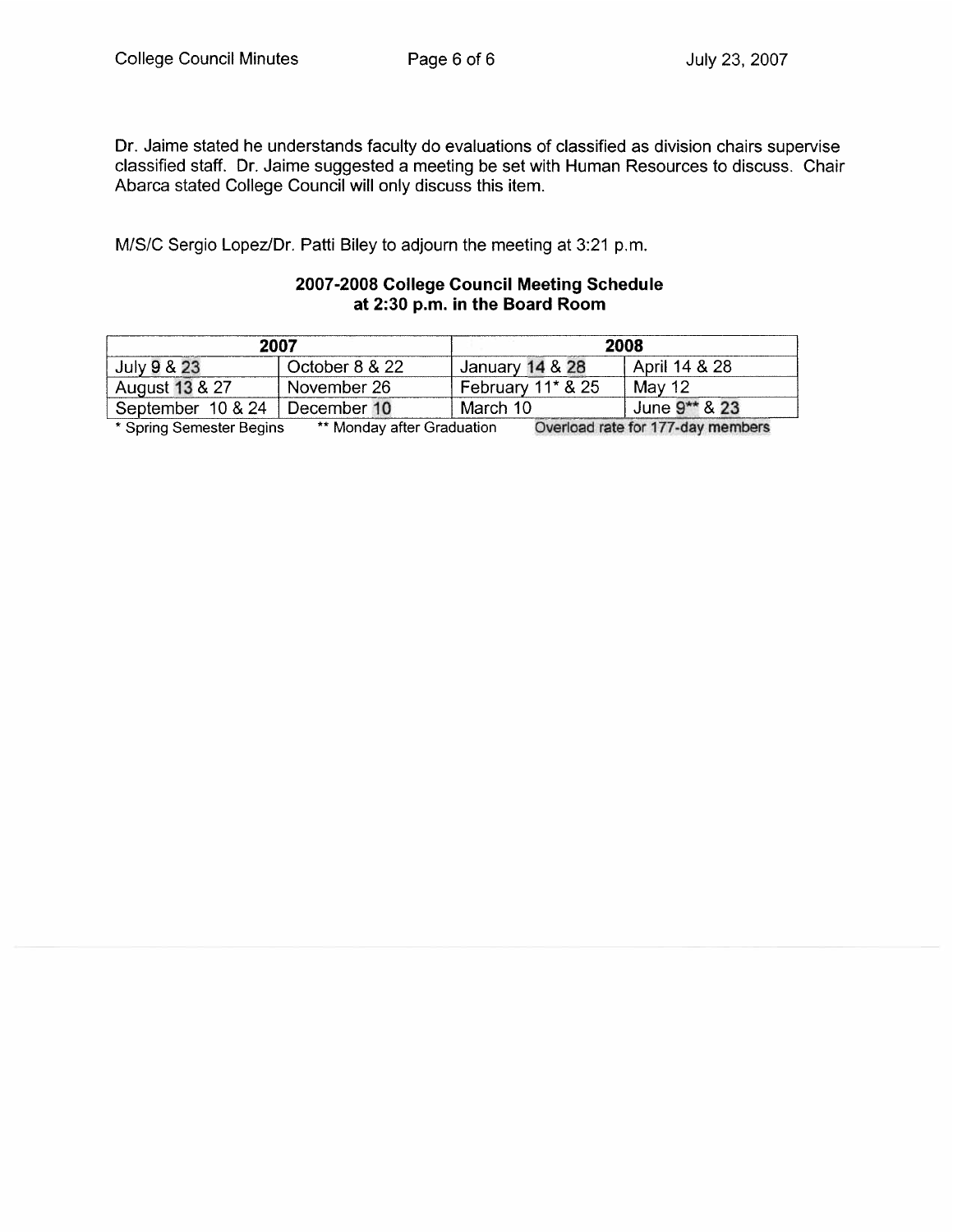### **IMPERIAL VALLEY COLLEGE** OFFICE OF THE VICE PRESIDENT FOR STUDENT SERVICES

### **STUDENT SERVICES UPDATE July 2007**

### **District Counseling**

- We have been able to handle the majority of all counseling through our counseling appointment system. We opened up several days to handle walk-in sessions but otherwise everything seemed to work smoothly with the additional part-time help that was hired.
- Additional evening counseling has been added in July and August to the Calexico  $\&$  El  $\bullet$ Centro Extended Campus Office sites to handle the increased demand in counseling services.
- The Transfer Center Director and the District Head Counselor held an informational meeting where we invited over 26 IVC students (current  $&$  former) who are eligible to apply to participate in the first cohort of the NAU-Yuma Child Development BS program for fall 2007. We assisted them with admission application information, financial aid, cost of attendance/fees, and when /where the first two classes will be taught. We have evaluated and reviewed over 60 potentially interested students and will be calling a general informational meeting for everyone sometime in late August. We foresee this program continuing to add students on a term by term basis as they complete their transfer admission requirements.
- The District Head Counselor assisted the Financial Aid Outreach counselor for 3 days in  $\bullet$ providing an orientation to ACE students from ROP who will be attending IVC for the first time.
- One of our District Counselors will be providing an orientation to 25 Foster Care/ILP  $\bullet$ students about IVC and career information.
- The District Head Counselor hosted and coordinated career workshops for 40 Heber Jr  $\bullet$ High students who really enjoyed learning about geological science, solar power  $\&$  airconditioning, automotive tech, and how to use the library as a student.

## **Matriculation**

- Counselors have been booked with appointments for fall 2007 course recommendations.
- Director reviewed files for Norma Scott, Emily Bill, Lisa Ragland, Maria Andrade. See attached list.

## **Assessment Center**

511 students took the ACCUPLACER Test 134 students took CELSA 21 students took GED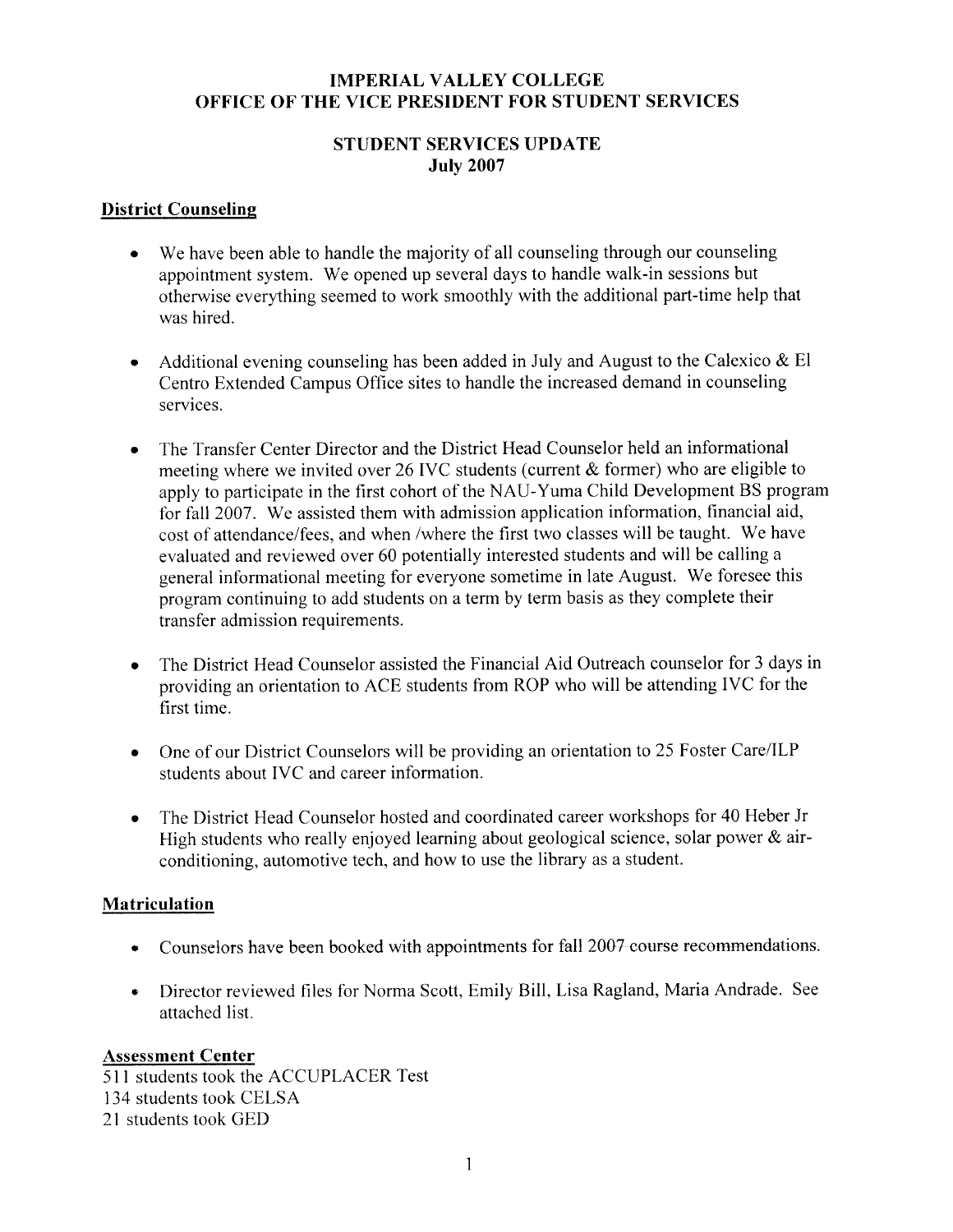## **Transfer Center/Articulation Services**

- Student appointments  $\bullet$
- Aspire Program follow-up on students who failed to register and those who turned  $\bullet$ in recent AP scores
- UC TCA report completed and submitted 07/27/07  $\bullet$
- Folder review Transfer Center file review of students in program (in progress  $\bullet$
- College Going Initiative Conference UCSD  $\bullet$

## **Student Support Services**

- Worked on 2006-07 exit files
- On-going recruitment for academic year 2007-08  $\bullet$
- Updating continuing student files  $\bullet$
- On-going academic advising for Fall  $2007$

## **Disabled Students Programs and Services (DSPS)**

| <b>Test Proctoring</b>     | 12  |  |
|----------------------------|-----|--|
| Sign Language Interpreters | 6   |  |
| Notetakers                 | 6   |  |
| Appointments               | 193 |  |
| <b>Workability III</b>     |     |  |
| Appointments               |     |  |
| Placements                 |     |  |

## **CalWORKS Assessment and Counseling**

• We were fortunate to welcome Isabel Sigala to our staff as a full-time Assessment Counselor on July 30, 2007.

## **EOPS**

- 459 EOPS student appointment were completed by EOPS staff.
- 27 EOPS students were provided bus passes.  $\bullet$

## **Financial Aid**

No updates to report this month.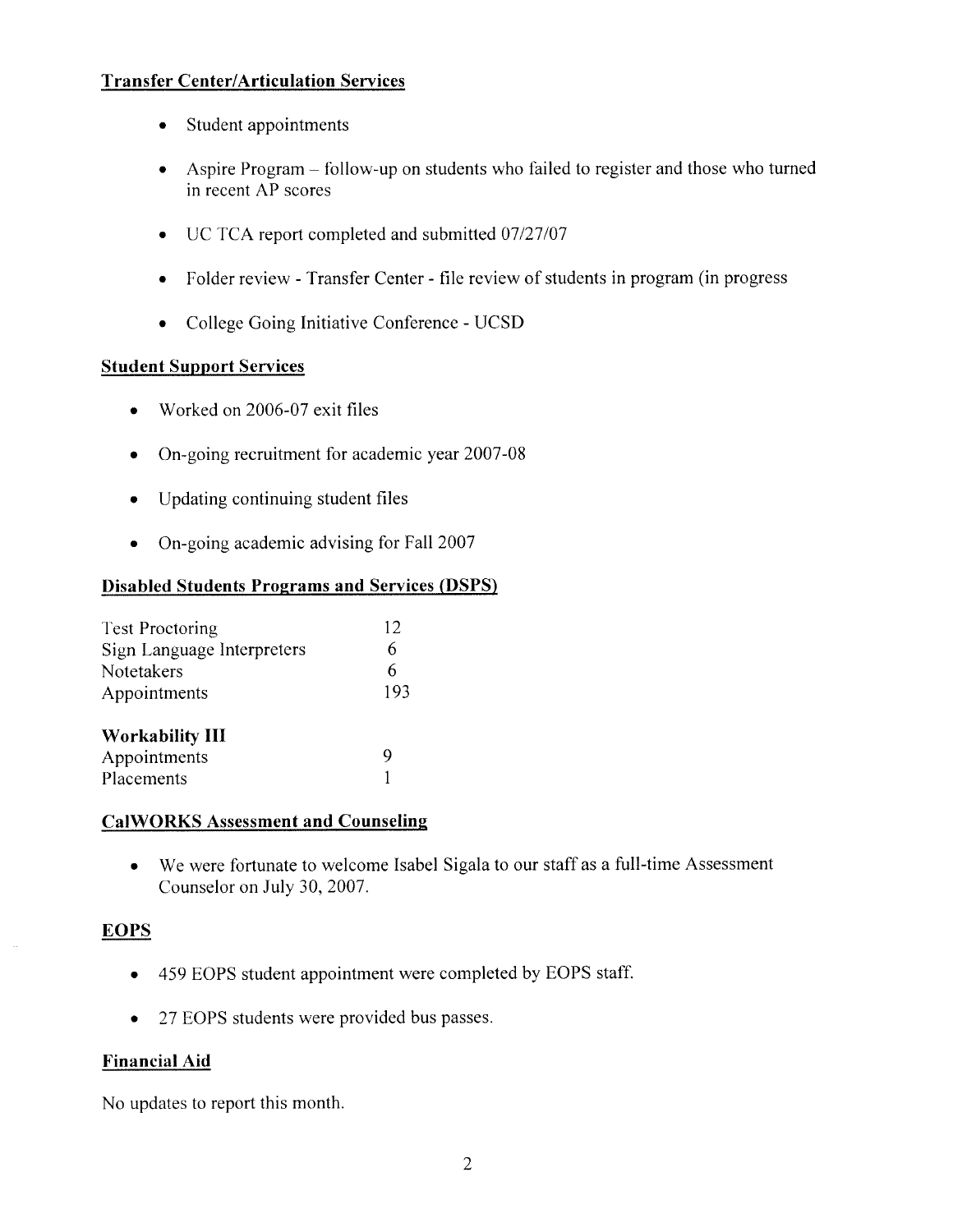## **Educational Talent Search**

- Azusa Pacific University on July 20 for ir and high school students  $\bullet$
- ETS Bridge field trip to Art Institute of SD on July 20
- College Prep workshops on Tuesday and Thursdays  $\bullet$
- ETS Bridge luncheon on July 27  $\bullet$
- IV Counselor Retreat July 30, 31, and Aug 1st; the Project Director attended attend on  $\bullet$ the second day, and the Outreach Counseling Specialist attended three days.

### **Admissions and Registrar**

**Students Served:**  $\bullet$ 

Worked intensively on:

Processing over 600 requests for official transcripts and GE certifications to be sent to other institutions and employers, averaging 38.5 requests fulfilled per work day.

Processing over 100 enrollment verifications and 20 degree verifications.

Evaluating records and documents for 150 requests to change students' status from nonresident to resident tuition and fee purposes.

Downloaded applications approximately 100 times (3-4 times/day).

900 applications for admission were processed.

Errors were corrected on approximately 300 applications so the download could be completed.

Evaluated 250 high school transcripts for prerequisite requirements; input all applicable courses into Banner.

Evaluated 100 college/university and foreign transcripts. Determined course transferability and input each into Banner.

Processed, evaluated, determined admission status, and sent letters to 4 Special K-12 Students seeking concurrent enrollment for Fall.

Processed, made determinations, and sent letters to 90 students petitioning for exception to repeat laws.

Registration:  $\bullet$ 

> Processed over 150 instructor drops for Summer. Processed 120 late adds from faculty for Summer. Facilitated registration for over 7,000 students for Fall.

Rosters:  $\bullet$ 

Processed 230 grade rosters for Summer.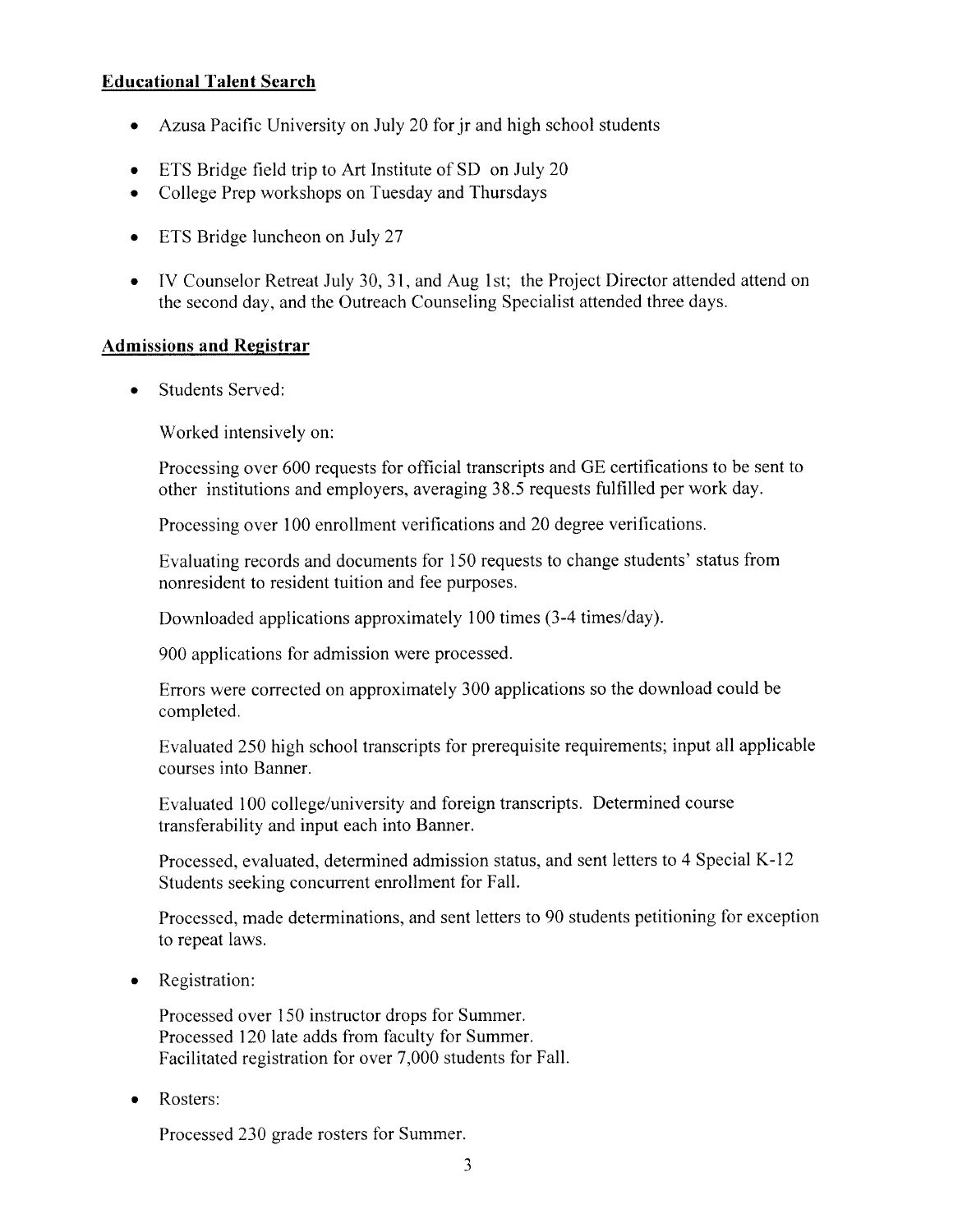Graduation:  $\bullet$ 

> 236 final degree evaluations completed, degrees input in Banner, grad database updated, and diplomas printed.

4 duplicate diplomas printed.

Microfilming:  $\bullet$ 

> Intensive work continuing on separating active from inactive student files, preparing jackets for 2002 student records to be microfilmed, filing jackets for 2001, and separating Class 1 from Class 3 records for destruction.

## **Student Affairs**

- Fridays Weekly Student Affairs Staff meeting (Student Affairs Conference Room, 9:00  $a.m.$ )
- July  $4<sup>th</sup>$  Future Leaders of America Club participated during the Freedom Fest activity.  $\bullet$
- July  $10^{th}$  Parking Control Appeal Hearings Eleven (11) cases were reviewed. Four  $\bullet$  $(4)$  cases were found liable and eleven  $(11)$  were not liable.
- July 27 The Associate Dean of Student Affairs was named the Amnesty International  $\bullet$ Club Advisor during the Special Board Meeting.
- July 29 The Associate Dean of Student Affairs and seven (7) Amnesty International  $\bullet$ Club students departed to London for an approved educational field trip. The club is scheduled to arrive Sunday, August 5, 2007.

## **Upward Bound**

• Completed a successful Summer Residential Program at UCSD with 52 students participating and 19 staff in attendance.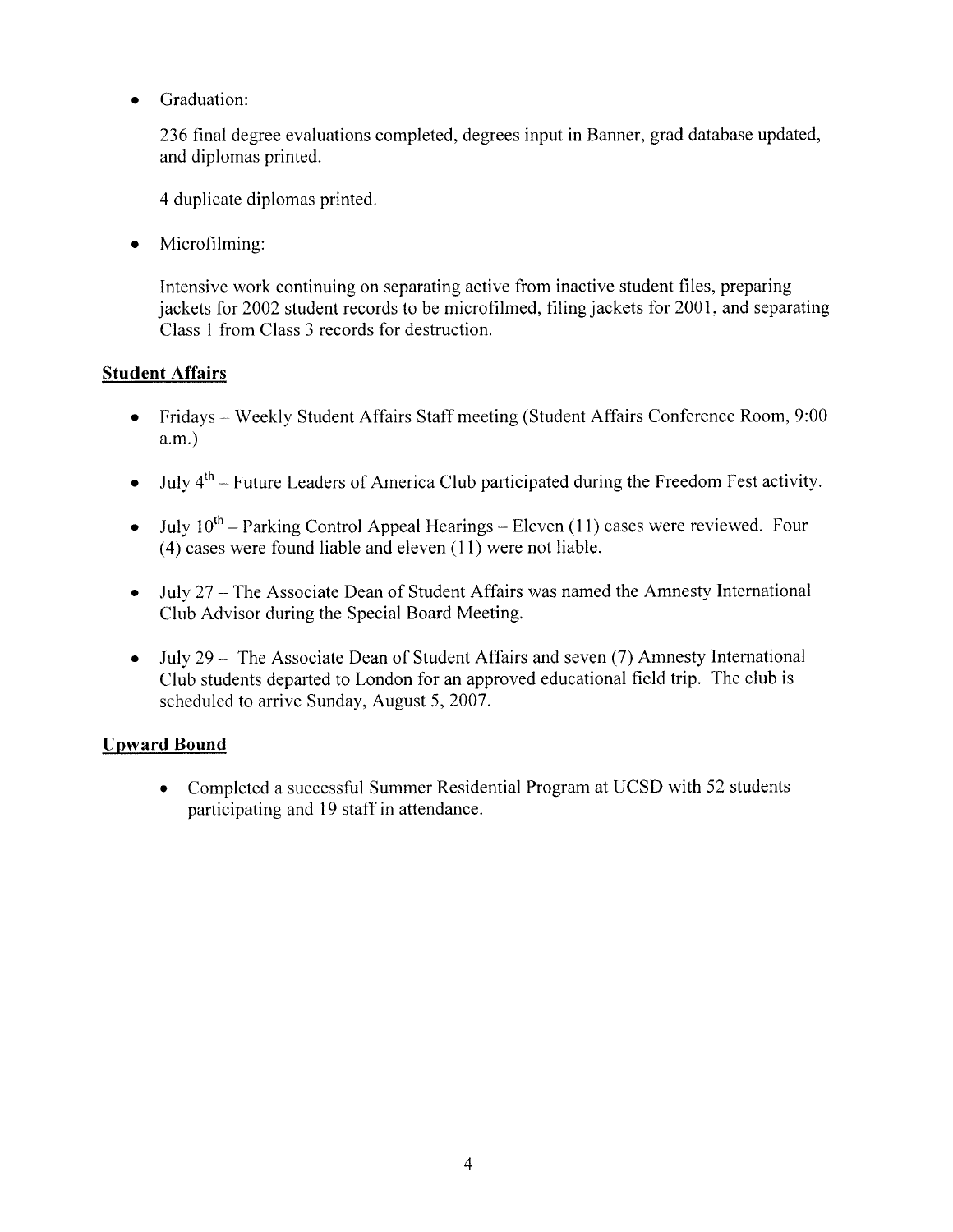## **IMPERIAL VALLEY COLLEGE ADMINISTRATIVE COUNCIL MEETING** June 26, 2007 8:30 a.m., Board Room **Unadopted Minutes**

**Members Present:** 

Dr. Pai, Superintendent/President Gary Rodgers, Interim Superintendent/President Dr. Victor Jaime, Vice President for Student Services Kathy Berry, Vice President for Academic Services John Lau. Vice President for Business Services Richard Fragale, Interim Vice President for Business Services Jan Magno, Dean Financial Aid Gonzalo Huerta, Dean Applied Sciences Efrain Silva. Dean Extended Campus Kathie Westerfield, Associate Dean A&R Ted Ceasar. Associate Dean DSP&S Gene Hill, IVC Foundation Director **Bill Gay, Public Relations Officer** Dr. Bruce Seivertson, President Academic Senate

Others: Dawn Chun, Project Director ACCESO

Absent: Travis Gregory, Sergio Lopez, Dr. Robin Ying

Recorder: Mary Carter

Call to Order: The meeting was called to order at 8:30 a.m. by Dr. Paul Pai.

Approval of Minutes: M/S/C Jaime/Fragale to approve the minutes of the June 12, 2007 meeting as presented.

Emergency Preparedness Training: Dr. Pai reported that the Chancellor's Office has obtained a grant and will be offering system-wide emergency preparedness training. A session will be offered August 9 at Grossmont College. It was suggested that Gary Rodgers, Travis Gregory, Sergio Lopez, Rick Webster, Kathy Berry (or her designee) attend.

Alcohol and Drug Dependency Program Grant: Dr. Pai reported on a grant opportunity through the Chancellor's Office; he will follow-up with Kathy Berry and respond on behalf of the College.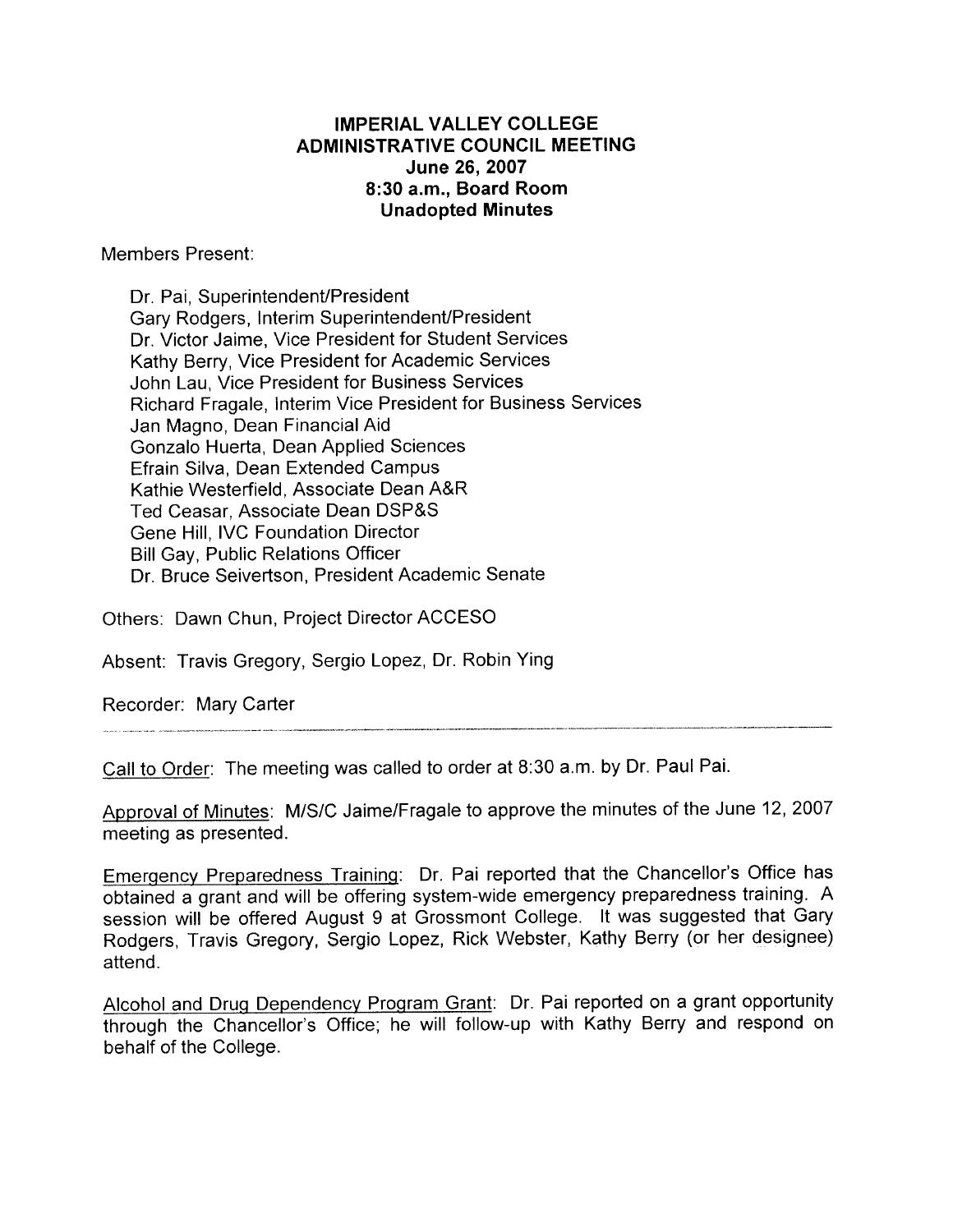Department Updates:

Business Services: John Lau reported that he will having a meeting July 5 with the architect and others regarding capital projects, and he will have a schedule of services, uses, bidding and funding to share at the next Administrative Council meeting.

John Lau and Richard Fragale reported that they will be recommending to the Planning and Budget Committee that the College go with a turnkey GASB 45 program. Two of the firms responding to the College's RFP for GASB 45 services are full service, and the other two are more hands on and do not offer assistance with the "substantive plan" required by GASB. The College has limited staff and expertise to develop its own substantive plan, and having a plan will be critical point for Accreditation.

Extended Campus: Efrain Silva reported that the State needs 5,000 new correctional officers annually, and can only train (produce) 3,600. The State is looking at community colleges to provide correctional officer training. The plan is still in the works, and there is no timeline yet. Mr. Silva and Gonzalo Huerta met with Calipatria prison staff to talk about the concept, and the response was very favorable.

Mr. Silva reported that Extended Campus is moving forward on relocating to the El Centro Center (old Sears store). More space has become available, so Mr. Silva will be The additional space will be asking for supplemental funding for the additional rent. used to provide a dedicated facility house the Paramedic, EMT and Health Assistant programs. These are very popular programs and will generate additional courses and sections. This will open up space in the Nursing Building for RN and LVN courses, which are at capacity. The facility will house seven classrooms, a reception area, conference room four offices and a break room, and there will be an ambulance bay. The SBDC will also be moving to this new location. Mr. Silva reported that he has submitted a floor plan to the developer, and is waiting for approval. He hopes to have a signed agreement by the next board meeting, with occupancy planned for Spring 2008.

Academic Services: Kathy Berry reported that all Spring grades are in; hiring of replacement faculty is going on; the fall schedule and the catalog are out and her office is in the process of gathering data for enrollment management.

Admissions and Records: Kathie Westerfield reported that census rosters went out Monday, and are due Thursday. Enrollment numbers are fluctuating but the drop in enrollment is not as severe as last year.

High school transcripts are coming in; local high schools send all transcripts unless the student specifies not to send them to IVC. The council discussed electronic transcript The council also discussed the difficulty in and the costs and problems involved. tracking high school students after graduation.

A summer school enrollment report was distributed showing 474.12 FTE, which will drop more when no-shows are processed with census. Not as many classes have been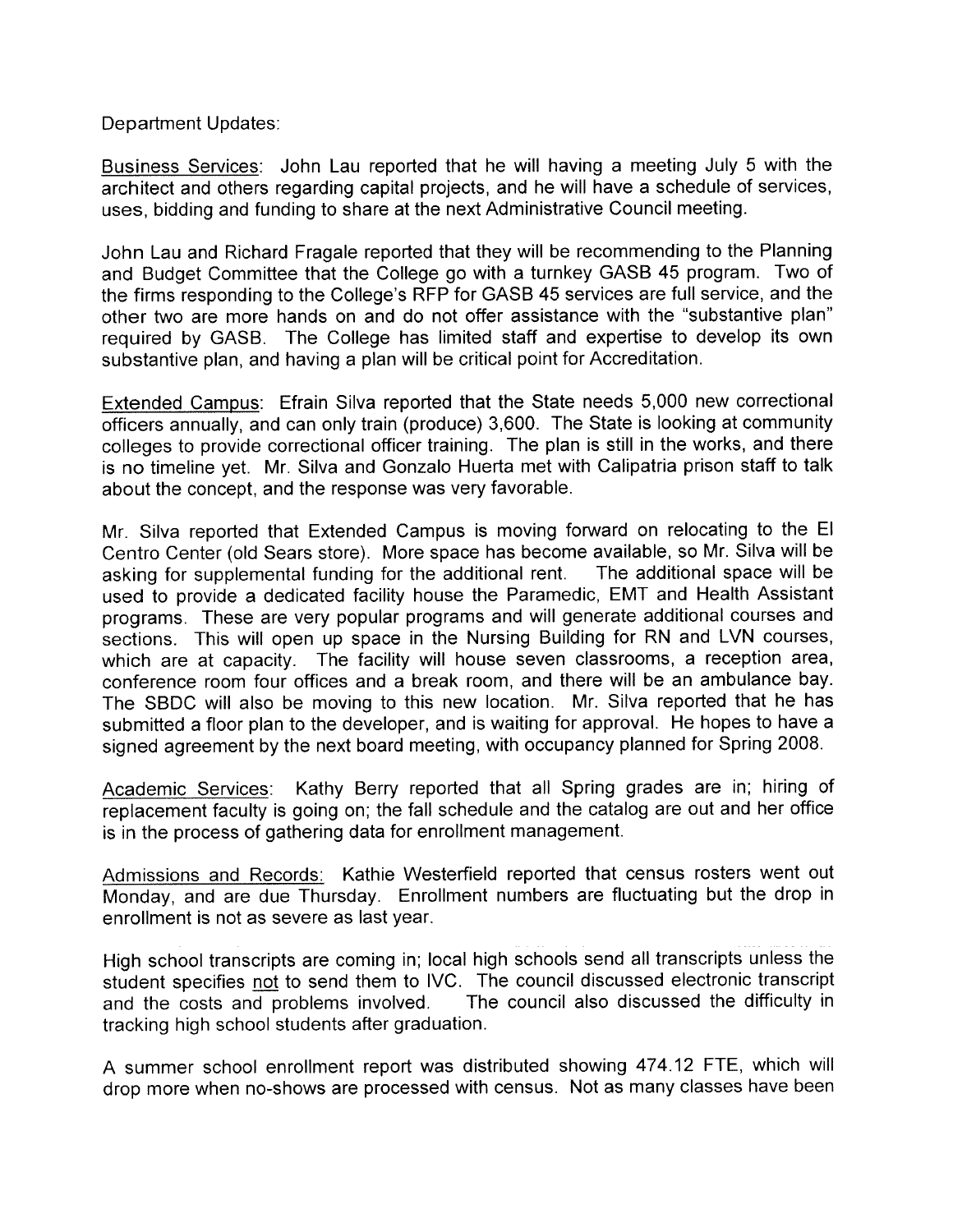cancelled as last summer, the fill rate is down a little, but more classes are being There are more students, more classes and the FTE is still showing a net offered. gain. Efrain Silva noted that there is also a larger non-credit summer program.

Student Services: Dr. Victor Jaime reported that Summer Outreach is in its final phase, but it is a year round activity that starts with Higher Ed week in September. All high school seniors are contacted. He stated that the outreach efforts touch whole families due to the home visits by counselors. The Counseling Center is currently doing mostly walk-in appointments in order to meet student needs. Next week will be very hectic with the start of Fall registration.

Dawn Chun reported that Project ACCESO is buying "Degree Project ACCESO: Works" software from SunGard which provides degree audit and education plan.

Foundation: Gene Hill reminded the council of the Farewell Reception this afternoon and expressed appreciation for the services of Dr. Pai, Gary Rodgers and Richard Fragale.

Academic Senate: Bruce Seivertson, Academic Senate President stated that this is his first meeting. He reported that the Academic Senate web page is up and running with current information on minutes, constitution and bylaws.

DSP&S: Ted Ceasar reported that DSP&S has purchased laptop computers, cameras and microphone in order to use a remote interpreter service (real-time); however, there is a problem getting the service established (network/firewall issue). Mr. Ceasar is working with Dr. Ying to get this problem resolved. There is only one nationally certified American sign language interpreter in the Valley. A group of deaf students is requesting a certified interpreter and a lawsuit is possible. DSP&S is trying to meet their needs with the remote interpreter service.

Gonzalo Huerta reported that the WIB (Workforce Investment Applied Sciences: Board) is being reorganized by the County of Imperial, and board members are needed. It was noted that IVC must be a part of the new WIB. Mr. Huerta reported on SB 413 which (if passed) would waive open enrollment for community college classes held at prisons; the Preschool is full; National Steel and Shipbuilding Company (NASSCO) made a pre-visit for the 16 IVC students who are going to try to certify as welders; there is an \$800,000 grant requiring a 50% industry match that address after-hour training for welders, he is going to approach NASSCO to see if they would be interested. Mr. Huerta stated that retiring baby boomers are going to impact many industries and business, including community colleges. There was a discussion of academy apprenticeship program, such as the Fire Academy and IID lineman training. Gary Rodgers stated that job placement is an area that IVC could expand in order to market graduates.

Public Relations: Bill Gay reported that Frank Fernandez, outgoing ASB President, is interning with Reliance Communications. The Fall registration campaign will kick off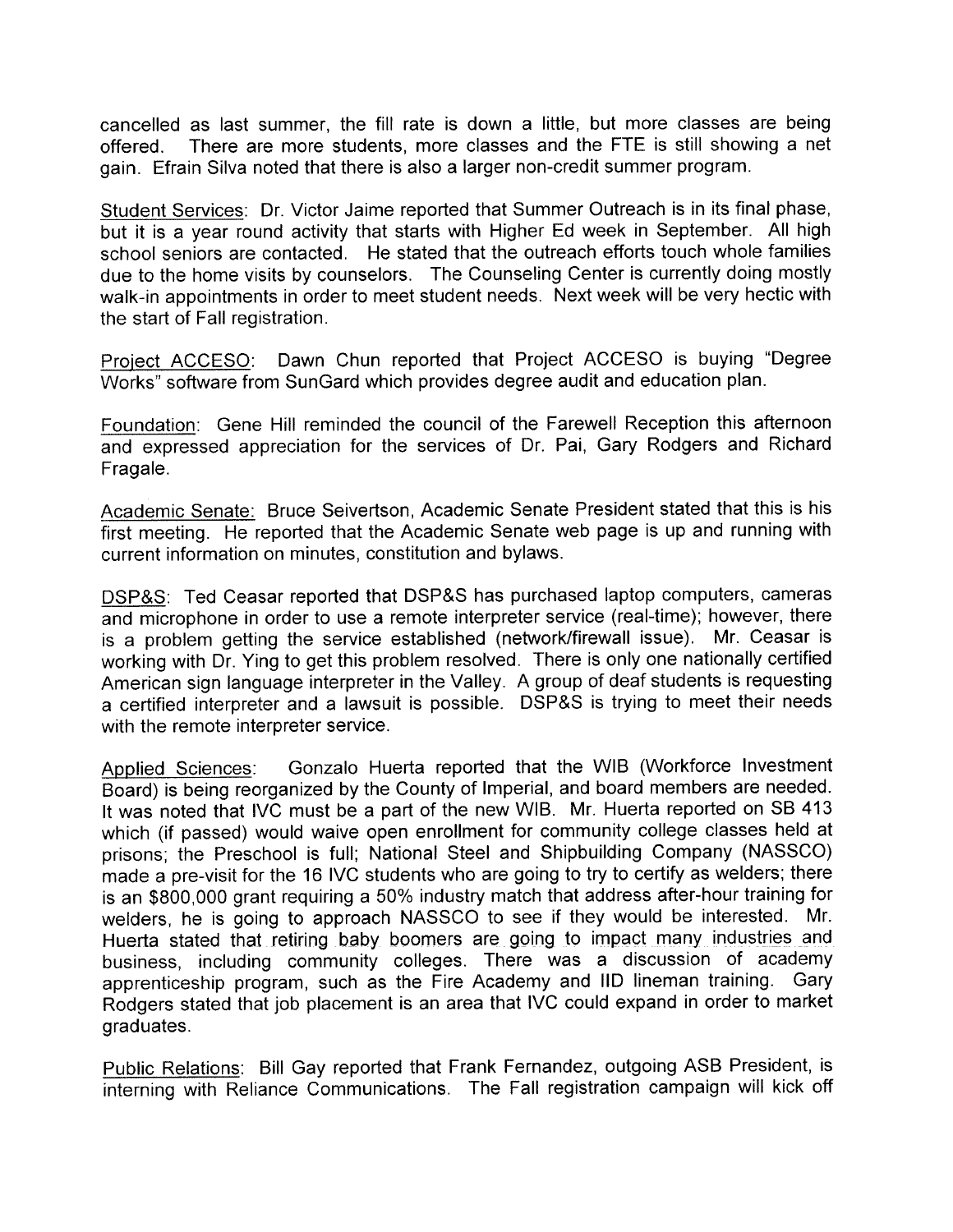July 1 with theater ads, mall kiosk, and direct mail. There is SDICCA meeting on July 16 and the Proposition 98 split between K-12 and community colleges will be discussed. The County of Imperial will be celebrating its centennial, and there is the possible of \$100,000 for a centennial park, structure or facility. Mr. Gay suggested that the college pursue the opportunity for funds to assist in the rebuilding of the IVC art gallery. Bruce Seivertson asked about having IVC radio spots on the local NPR (national public radio) station in Calexico; Mr. Gay will follow-up.

Financial Aid: Jan Magno reported that all student employment ends Friday, June 29, students working next fiscal year must do new application. She noted that the job placement office needs a sign, because students don't know the service is available. Financial Aid is going to offer a debit card as another avenue of delivering funds to financial aid students. There will be a twice a month payday. The debit card will be at no cost to the College. Financial Aid has purchased "Extender Software" for imaging of documents and attaching to Banner student id or vendor id. There are five licenses which will be made available to Financial Aid, Admissions, Instruction, Business and Human Resources. The software is separate from, but integrated with Banner.

Electrical System: John Lau reported that the four electrical feeders to the campus are over 30 years old, and one needs to be repaired as soon as possible. The best case scenario is replacing the wire inside the conduit for \$300,000; if there is damage to the conduit repairs could be \$1 million. There will be a planned outage after summer school ends to repair the critical feeder, and repairs to the other feeders over the next two years. There is a possibility of 60% of campus being affected if the feeder goes out. The contingency plan is to bring in generators.

ستشامل والمنافذ

Meeting adjourned at 10:40 a.m.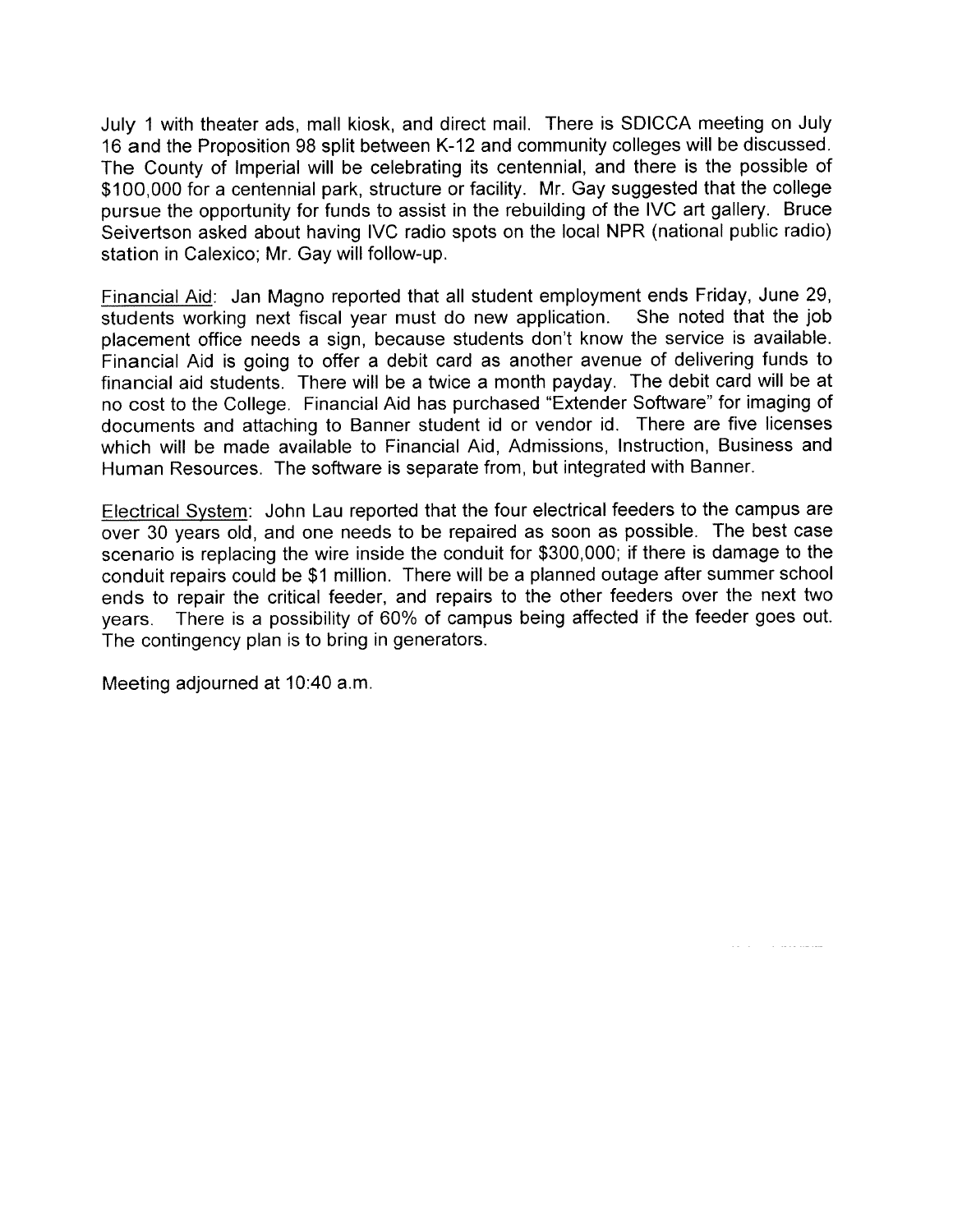## **IMPERIAL VALLEY COLLEGE ADMINISTRATIVE COUNCIL MEETING July 10, 2007** 8:30 a.m., Board Room **Unadopted Minutes**

Members Present:

Gary Rodgers, Interim Superintendent/President Dr. Victor Jaime, Vice President for Student Services Kathy Berry, Vice President for Academic Services John Lau. Vice President for Business Services Jan Magno, Dean Financial Aid Gonzalo Huerta, Dean Applied Sciences Efrain Silva, Dean Extended Campus Kathie Westerfield, Associate Dean A&R Ted Ceasar, Associate Dean DSP&S Gene Hill, IVC Foundation Director Sue Gay on behalf of Bill Gay, Public Relations Officer Travis Gregory, Associate Dean of Human Resources Dr. Robin Ying, Dean of Technology/Learning Services Dr. Bruce Seivertson, President Academic Senate

Recorder: Martha P. Garcia

 $2007,$ at  $8:30$ am. Gary Rodgers. Interim On. Tuesday, July 10, Superintendent/President called the Administrative Council meeting to order in the Board Room.

## **Approval of Minutes:**

Efrain Silva, Associate Dean of Extended Campus, announced the following amendments to the minutes dated June 26, 2007:

Department Updates/Extended Campus section, should state that Mr. Silva is "awaiting plan from the Architect."

Bruce Seivertson petitioned to approve the amended minutes. Travis Gregory abstained. Motion Carried.

## **Report from the President:**

Gary Rodgers informed that he will be on vacation commencing Monday July 16<sup>th</sup>, 2007 and returning on August 7<sup>th</sup>, 2007.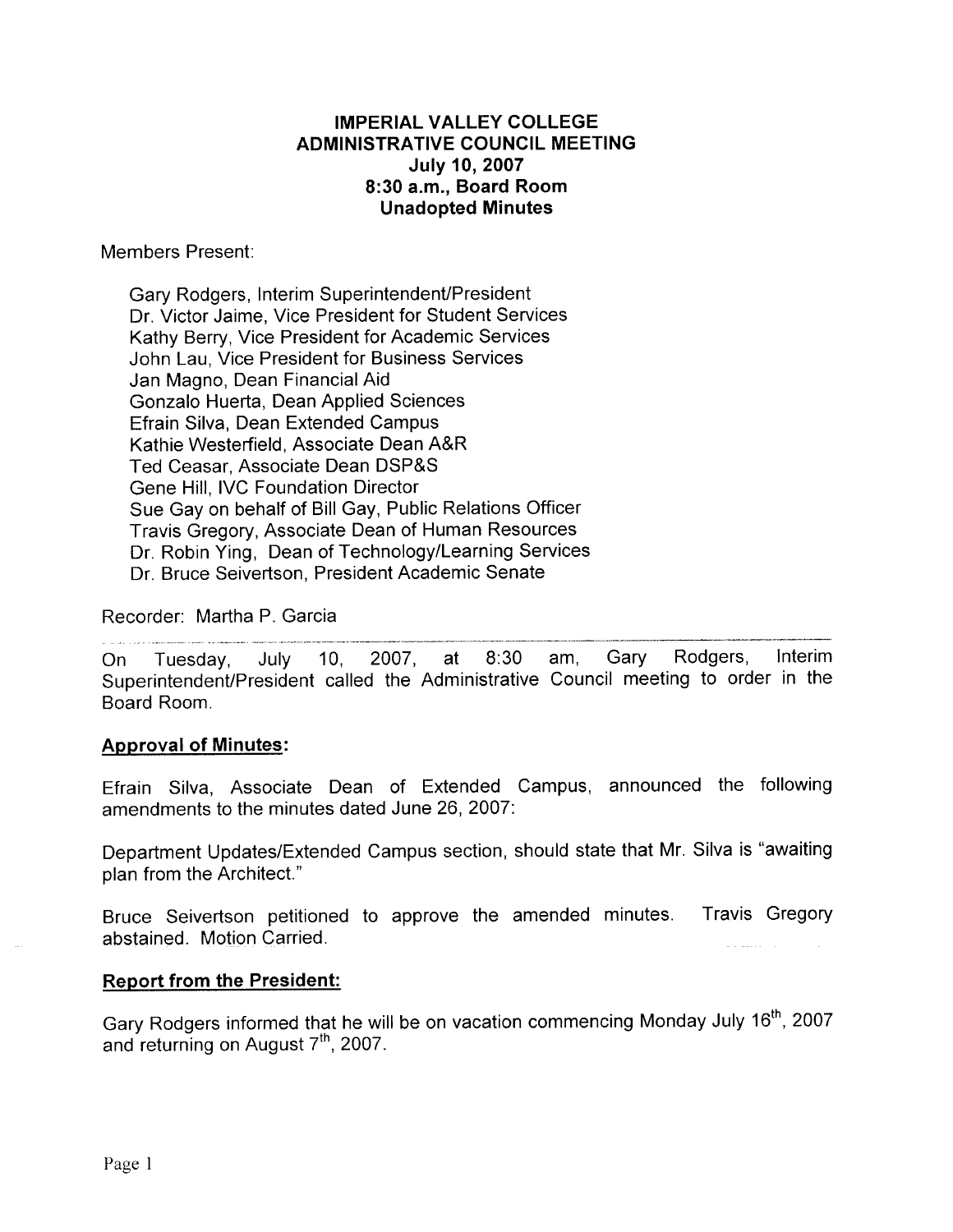Mr. Rodgers stated that he will be serving as an Interim President for a period of six months. Mr. Rodgers has an open door policy and encouraged administrators to discuss projects and ideas they believe are relevant to their departments and should be accomplished during his tenure.

During his tenure as Interim President, Mr. Rodgers would like to accomplish the following goals:

A. Hire a permanent President by January 2008.

Kathy Berry and Travis Gregory had outlined a feasible plan to search for the President.

Travis Gregory mentioned that a request for proposals has been submitted to five or six different executive consultant firms. A presidential search brochure has been created and a tentative timeline to fill out this vacancy by January 2008 has been established. It has been proposed to advertise the position for a period of six (6) weeks. A package will be submitted to the Board of Trustees for their review and consideration.

A discussion followed regarding the search committee. The Presidential search committee is composed of nine (9) members and two (2) community representatives. Kathy Berry, Vice President for Academic Services will be serving as the search committee chair. It was recommended to include one (1) representative from the Sergio Lopez was nominated to represent this Student Services Department. department.

## **B** Accreditation Review

The Accreditation Review team is scheduled to be on campus during the week of October 21<sup>st</sup> - 23<sup>rd</sup>.

Gary Rodgers urged administrators to review the last accreditation report and to write a summary/updates pertaining to their respective departments. Summaries are due to Kathy Berry's office by August 31<sup>st</sup>, 2007.

### **Emergency Planning and Preparedness Workshop**

Gary Rodgers informed that an Emergency Planning & Preparedness Workshop will be held on August 9, 2007 at Grossmont College. Gary Rodgers, John Lau, Travis Gregory, Sergio Lopez, and Rick Webster will be in attendance.

### **Electrical Power Outage**

A power outage has been scheduled for Friday, July 27, 2007 to replace one of IVC high voltage feeders. A total of six (6) generators will be available to supply power to the affected buildings.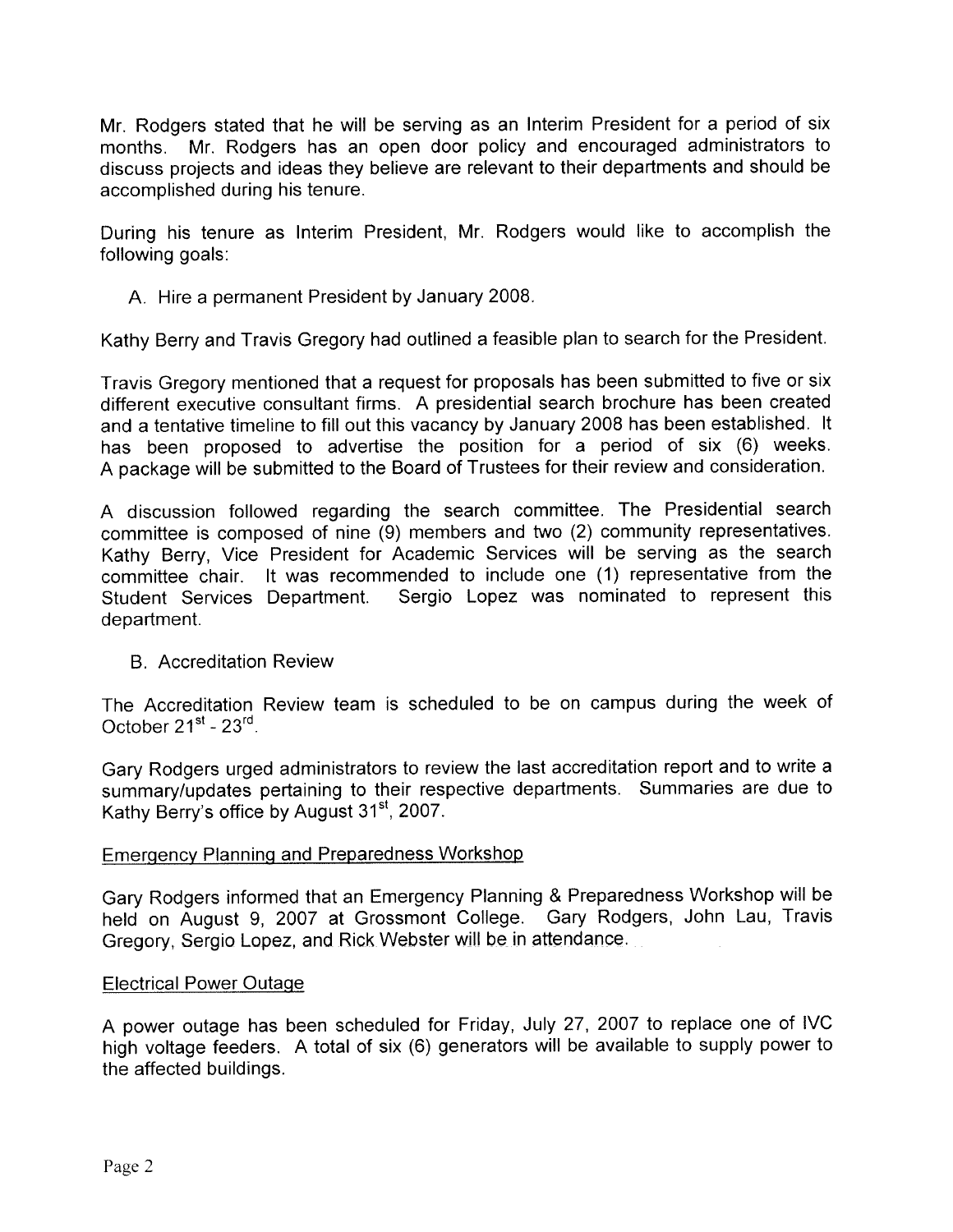Dr. Ying requested a generator to back-up the computer room. John Lau emphasized that generators will be available to everyone who needs it. He also asked department heads to submit requests for generators as soon as possible. Rick Webster will develop a master plan to efficiently accommodate all requests for generators. It was agreed to schedule a follow-up meeting next Tuesday at 8:30 a.m.

A brief discussion followed regarding an email received from John Abarca, CSEA President. In his email, he inquired if the District will pay wages to those employees unable to work due to the power outage.

## **Department Updates:**

Extended Campus: Mr. Silva reported that a space problem was encountered in the large electrical room. It might take space from the initial design, but he is trying to maintain the planned number of classrooms.

Financial Aid: Jan Magno inquired when the new website will be launched and requested clarification regarding the new health care benefits. A discussion followed regarding Medicare eligibility for employees hired after/before July 2004.

John Lau stated that an Insurance meeting will be scheduled during the month of September. He will provide additional information/clarifications after this meeting.

Kathy Berry requested to include the Evening Dean position in Academic Services: next Academic Senate agenda.

Business Services: John Lau stated that his department is working on the current fiscal year budget. It is expected to be finalized by September 2007.

Rick Webster reported that the second phase of the parking lot construction will be completed tomorrow.

Student Services: Sergio Lopez expressed concerns regarding insufficient lighting and the need for additional walkways on the northern parking lots. A meeting should be arranged to discuss these issues with Business Services.

DSP&S: Nothing to report.

Applied Sciences: Mr. Huerta provided a brief update on the Correctional Academy project.

Information Systems: Dr. Ying reported that the Conveyor Group provided him with a copy of the website user manual. Larry Valenzuela, Technology Center Technician will review the quide and start training IVC staff by Monday, July 16, 2007.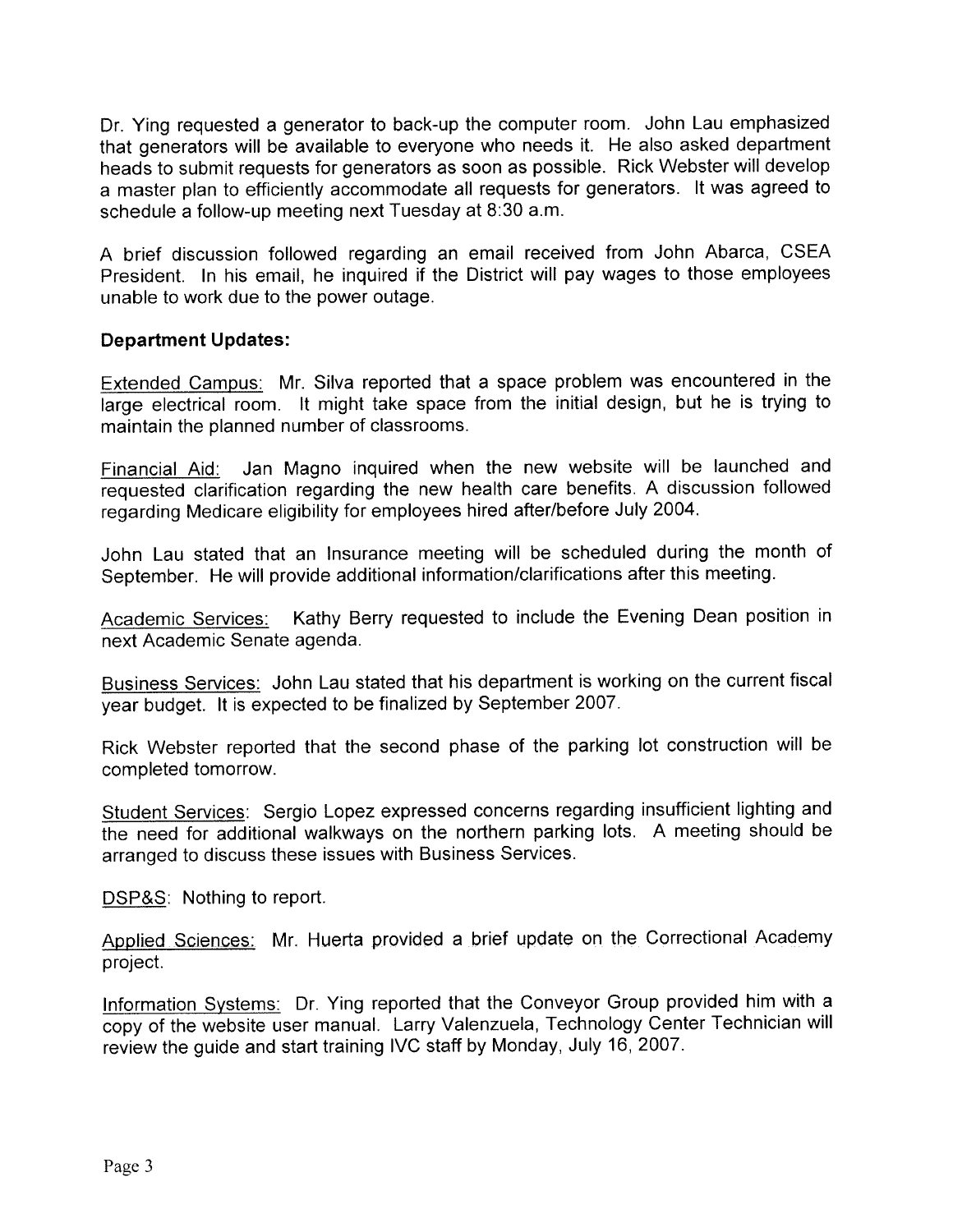Dr. Ying stated that bus tickets are sold at the Library. He expressed concern regarding this practice. He said that Library employees are accountable for collected money. Dr. Ying asked for input and would like to see other department(s) or the transportation agency to take upon this responsibility.

Kathy Westerfield recommended selling bus tickets at the Cashiers office (Business Services). It was also suggested to utilize automated machines.

John Lau requested additional information such as numbers of tickets sold per month. It was also discussed the need to determine operations hours for bus ticket sales. There was a consensus that this service needs to be provided to IVC students. John Lau and Dr. Robin Ying will schedule a meeting to discuss this issue in more detail.

Academic Senate: A discussion followed regarding the need to maintain a campuswide calendar. Sergio Lopez mentioned that all room reservation requests should go through his office. At this moment, three different calendars are utilized: Board Room, Room 2131 and the Master Calendar.

According to the new CTA contract, faculty will receive monetary compensation for participating on equivalency committees and IVC meetings. It was recommended to maintain unnecessary meetings to the minimum and concentrate on student enrollment.

Human Resources: A discussion was held regarding paycheck distribution. Travis Gregory proposed to decentralized check disbursement to departments. The verbal proposal was rejected by a majority of attendees.

A follow-up meeting on Banner training (time-keeping options) will be held at the Board Room on Tuesday, July 17, 2007.

Meeting adjourned at 10:15 a.m.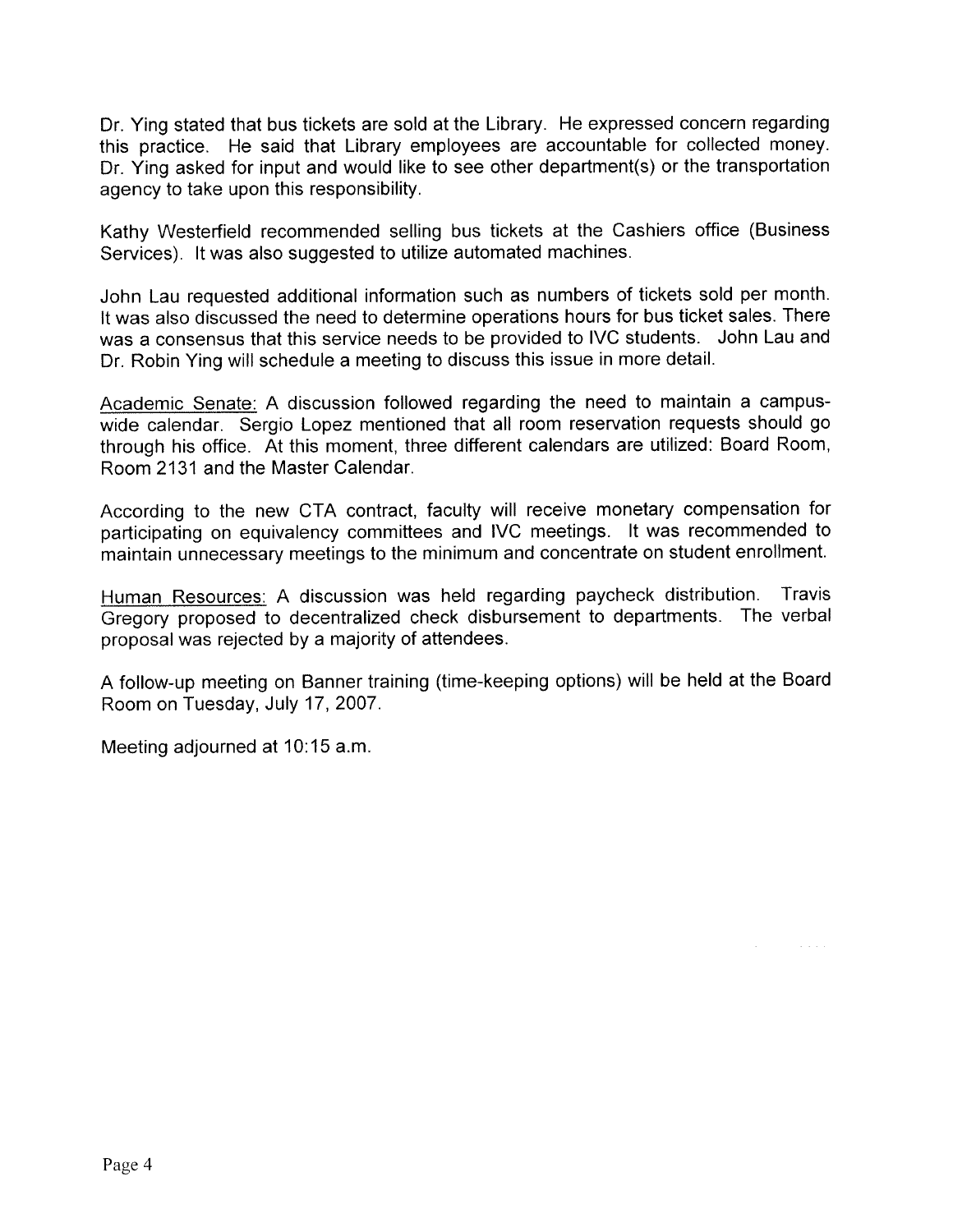# **IMPERIAL VALLEY COLLEGE CAMPUS OPERATIONS COMMITTEE**

**Unadopted Minutes** June 21, 2007

| Present:               | Absent:                | <b>Visitors:</b> |
|------------------------|------------------------|------------------|
| Sergio A. Lopez, Chair | <b>Benny Andres</b>    | Mary Bell        |
| Zula Hartfield         | Dave Drury             |                  |
| Gonzalo Huerta         | <b>Travis Gregory</b>  |                  |
| John Lau               | Carol Hegarty, Excused |                  |
| Bertha Ortega          | Jose Lopez             |                  |
| Maria Trejo            | Georgina Madrid        |                  |
| Jose Velasquez         | Judy Santistevan       |                  |
| <b>Rick Webster</b>    |                        |                  |
| David Lopez, ASG Rep.  |                        |                  |

Chairman, Sergio A. Lopez, called the regular meeting of Campus Operations Committee to order at 2:05 p.m. on Thursday, June 21, 2007 in the Administration Board Room.

Approval of Agenda: M/S/C Webster/Trejo to approve the agenda as submitted

Approval of Minutes: M/S/C Hartfield/Ortega to approve the minutes of the May 31, 2007 meeting as amended. Under "Opposition to the Proposed Memorial Flagpole," 2<sup>nd</sup> sentence should read "Students for Political..."

#### **OLD BUSINESS**

#### **Construction Update**

Mr. Webster stated that bids for the North Parking lot will open soon. Mr. Webster stated that a generator might not be needed for lot "C" since the library has sufficient power to light the entire new parking lot.

Mr. Webster also stated that Phase II is about to be completed in lot "B." The lot will be paved out before the Freedom Fest Celebration however; the lanes/stripes will not be completed by then.

Mr. Lau stated that the bid for the Science Building will be at the end of July and is a two year plan. The increase in cost has gone up and funds will need to be matched.

The bid for the new track was approved for resurface in the amount of \$385,000.

Mr. Lau will meet with IID representatives to see if they can donate services for the athletic fields. Mr. Lau will have more information at the next meeting.

Naming of the Art Gallery the "Domingo O. Ulloa Memorial Art Gallery"

Mr. Webster e-mailed the CMCA (Classified Managers and Confidential Association) members regarding the naming of the Art Gallery. Not everyone responded to his email but those who did brought up Ms. Juanita Lowe as a possible candidate to name the Art Gallery after her. Ms. Lowe taught Art from 1961 to approximately 1992. Ms. Lowe was the first art instructor and was instrumental in the building of the Art Gallery.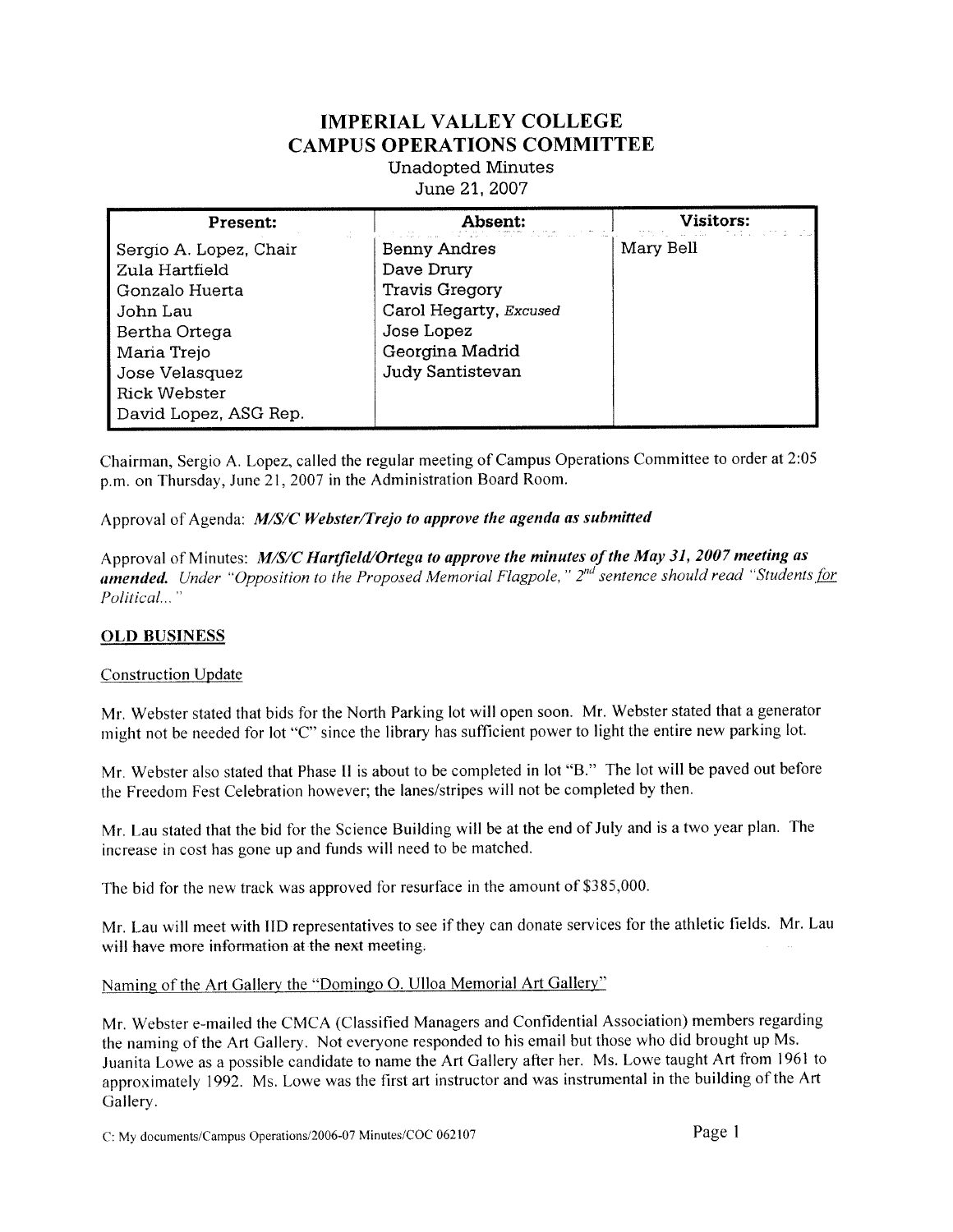Armando Mendez was not present at the meeting.

After some discussion there was a consensus among the Committee not to move forward with the naming of the Art Gallery until there is more information on the table.

Mr. Huerta once again stated that procedures need to be followed when naming a building. Mr. Huerta stated that his Building and Construction Department was contacted to be part of the project which he is adamantly against. He did state that his department "might help here and there" with the project but that is all. Jimmy Sanders, IVC Architect was told by someone at IVC (the committee did not mention names) to work closely with the Art Gallery Committee. Mr. Lau will wait for Mr. Gary Rodgers' directive on this issue. There was a consensus among the committee members to table the item until Mr. Lau meets with Mr. Rodgers.

#### **INFORMATION ITEM**

#### Policy for Charging Groups on Campus

Mr. Lopez met with Mr. Lau and Mr. Webster and discussed the possibility of the college to charge outside groups for utilizing the college's facilities. According to Mr. Lopez there was an incident where a religious community group requested the College Center for a Friday, Saturday and Sunday. The group's event was actually on Sunday but reserved the room since Friday in order to avoid set-up charges over the weekend. The committee agreed that the policy needs to be consistent and applied to every group.

The concert scheduled for Friday, June  $30<sup>th</sup>$  in the gymnasium should have not gone through the Athletics Department to avoid charges. The Athletic Department did not follow procedures and ended giving themselves permission to utilize the gym without realizing the cost to the college.

The issue will once again be revisited.

#### Security

Mr. Lopez stated that the college might contract out with the Imperial County Sheriff's Department for security services before the college implements their own police force. More information will be release when it becomes available.

#### **Next Meeting**

The next Campus Operations Committee is scheduled for Thursday, September 6, 2007 at 2:00 p.m. in the Administration Board Room.

Adjourn The meeting was adjourned at 2:39 p.m.

Recording Secretary: Saria Cardoza